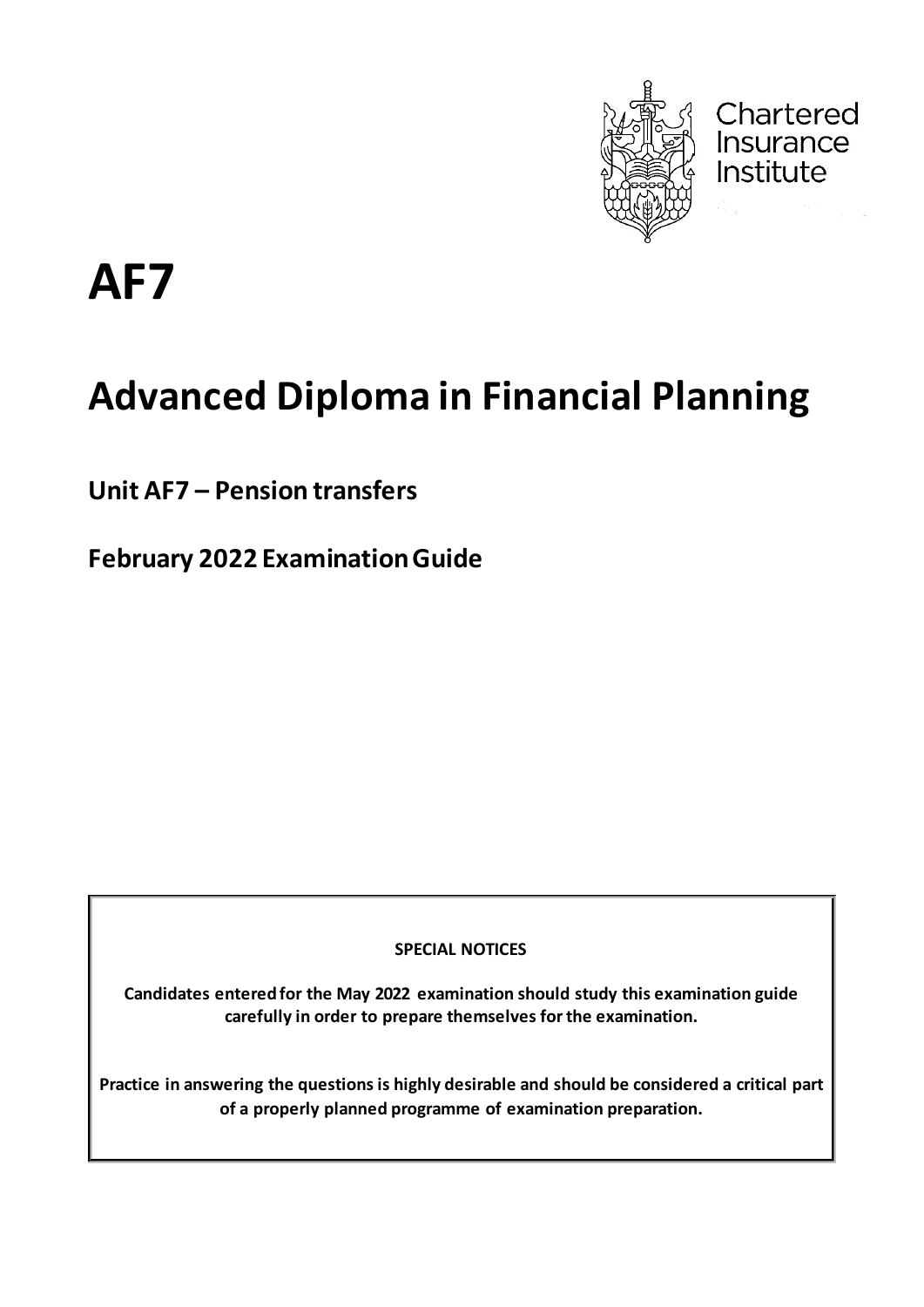# **AF7** – **Pension Transfers**

# **Contents**

| Question paper 12 married and the context of the context of the context of the context of the context of the context of the context of the context of the context of the context of the context of the context of the context |  |
|-------------------------------------------------------------------------------------------------------------------------------------------------------------------------------------------------------------------------------|--|
|                                                                                                                                                                                                                               |  |
|                                                                                                                                                                                                                               |  |
|                                                                                                                                                                                                                               |  |
|                                                                                                                                                                                                                               |  |

This PDF document is accessible through screen reader attachments to your web browser and has been designed to be read via the speechify extension available on Chrome. Speechify is a free extension that is available from **[https://speechify.com/](https://eur02.safelinks.protection.outlook.com/?url=https%3A%2F%2Fspeechify.com%2F&data=04%7C01%7CGillian.Rockman%40cii.co.uk%7Cec75c01194ec42caab5408d9e002808a%7C9ee77b3135934471bc65c163af5cf7ec%7C0%7C0%7C637787123611149107%7CUnknown%7CTWFpbGZsb3d8eyJWIjoiMC4wLjAwMDAiLCJQIjoiV2luMzIiLCJBTiI6Ik1haWwiLCJXVCI6Mn0%3D%7C3000&sdata=ap%2BjyUfM3pdotr%2F00FKqV7pAw39Fs39e07%2BIGQJWhtw%3D&reserved=0)** If for accessibility reasons you require this document in an alternative format, please contact us at **[ukcentreadministration@cii.co.uk](mailto:ukcentreadministration@cii.co.uk)** to discuss your needs.

#### **PublishedApril 2022**

Telephone: 020 8989 8464 Email: [customer.serv@cii.co.uk](mailto:customer.serv@cii.co.uk)

**Copyright © 2022 The Chartered Insurance Institute. All rights reserved.**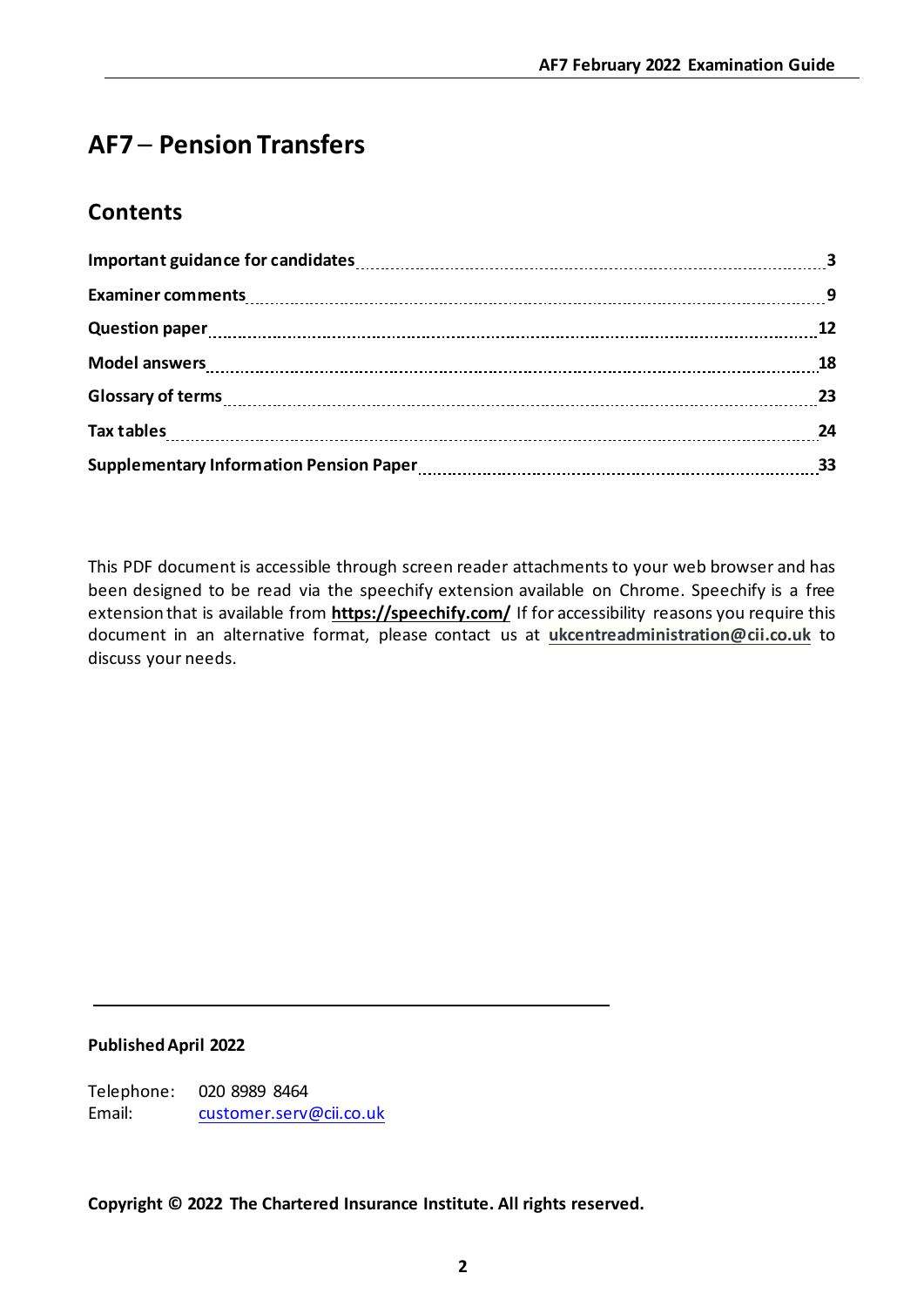# **IMPORTANT GUIDANCE FOR CANDIDATES**

# **Introduction**

The purpose of this Examination Guide is to help you understand how examiners seek to assess candidates' knowledge and their ability to apply this to a case study scenario. You can then use this understanding to help you in your preparation for the examination.

# **Before the examination**

#### **Read the Qualifications Brochure**

Details of administrative arrangements and the regulations which form the basis of your examination entry are to be found in the current CII Qualifications Brochure and important notes for candidates, which is *essential reading* for all candidates. It is available online at [www.cii.co.uk.](http://www.cii.co.uk/)

#### **Study the syllabus carefully**

This is available online at [www.cii.co.uk.](http://www.cii.co.uk/) All the questions in the examination are based directly on the syllabus. *You will be tested on the syllabus alone,* so it is vital that you are familiar with it.

There are books specifically produced to support your studies that provide coverage of all the syllabus areas; however, you should be prepared to read around the subject. This is important particularly if you feel that further information is required to fully understand a topic, or an alternative viewpoint is sought. The reading list which can be found with the syllabus provides valuable suggestions.

#### **Note the assumed knowledge**

For the Advanced Diploma in Financial Planning, candidates are assumed to have studied the relevant units of the Diploma in Financial Planning or the equivalent. This knowledge is set out on the relevant syllabus.

#### **Read widely**

If you do not have experience in advising clients whose financial needs are relatively sophisticated, *it is quite unrealistic to expect that the study of a single textbook will be sufficient to meet all your requirements.* While books specifically produced to support your studies will provide coverage of all the syllabus areas, you should be prepared to read around the subject. This is important, particularly if you feel that further information is required to fully understand a topic, or an alternative viewpoint is sought. It is vital that your knowledge is widened beyond the scope of one book. The reading list which can be found with the syllabus provides valuable suggestions.

#### **Make full use of the Examination Guide**

This Examination Guide contains a full examination paper and model answers. The model answers show the types of responses the examiners are looking for and which would achieve maximum marks, *however, you should note that there are alternative answers to some question parts which would also gain high marks.* For the sake of clarity and brevity not all of these alternative answers are shown.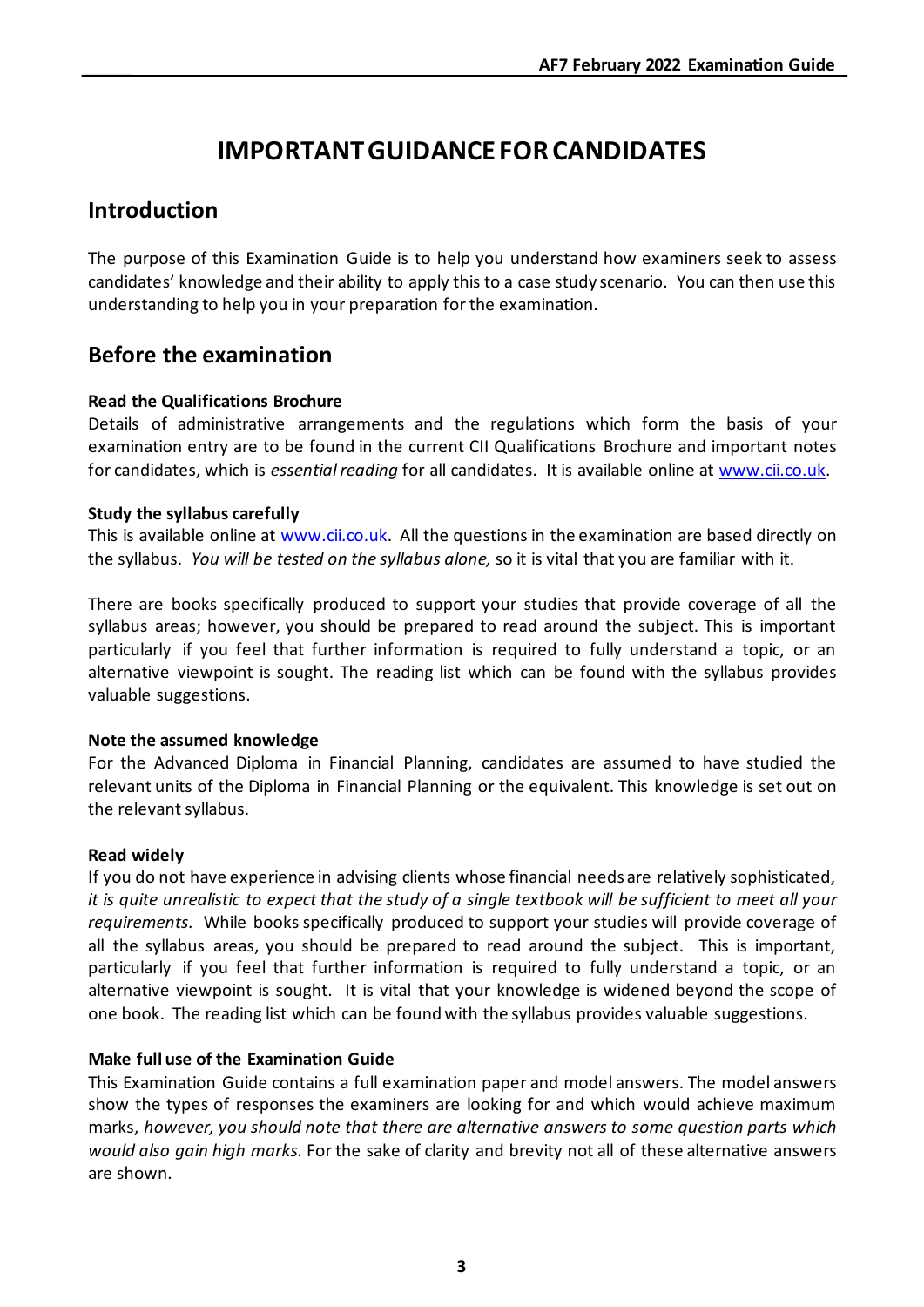This guide and previous Examination Guides can be treated as 'mock' examination papers. Attempting them under examination conditions as far as possible, and then comparing your answers to the model ones, should be seen as an essential part of your exam preparation. The examiner's comments on candidates' actual performance in each question provide further valuable guidance. You can obtain copies of the two most recent examination guides free of charge at [www.cii.co.uk.](http://www.cii.co.uk/)

#### **Know the layout of the tax tables**

Familiarise yourself with the tax tables printed at the back of the Examination Guide. The tax tables are provided as part of the examination and enable you to concentrate on answering the questions without having to worry about remembering all the information. *Please note that you are not allowed to use your own tax tables in the examination.*

#### **Know the structure of the examination**

Assessment is by means of a two-hour online paper in two sections. All questions are compulsory:

**Section A** consists of 32 marks.

**Section B** consists of two case studies worth a total of 68 marks.

You will be expected to carry out a variety of tasks based upon the information provided.

Each question part will clearly show the maximum marks which can be earned.

#### **Appreciate the standard of the examination**

Candidates must demonstrate that they are capable of advising clients *whose overall levels of income and capital require a more sophisticated scheme of investment* than is normally prepared by a level 4 qualified adviser. These clients require a critical appraisal of the various financial planning options available to them.

#### **Read the Assessment Information and Exam policies for candidates**

Details of administrative arrangements and regulations which form the basis of your examination entry are available online at [https://www.cii.co.uk/learning/qualifications/assessment](https://www.cii.co.uk/learning/qualifications/assessment-information/)[information/.](https://www.cii.co.uk/learning/qualifications/assessment-information/) This is *essential reading* for all candidates.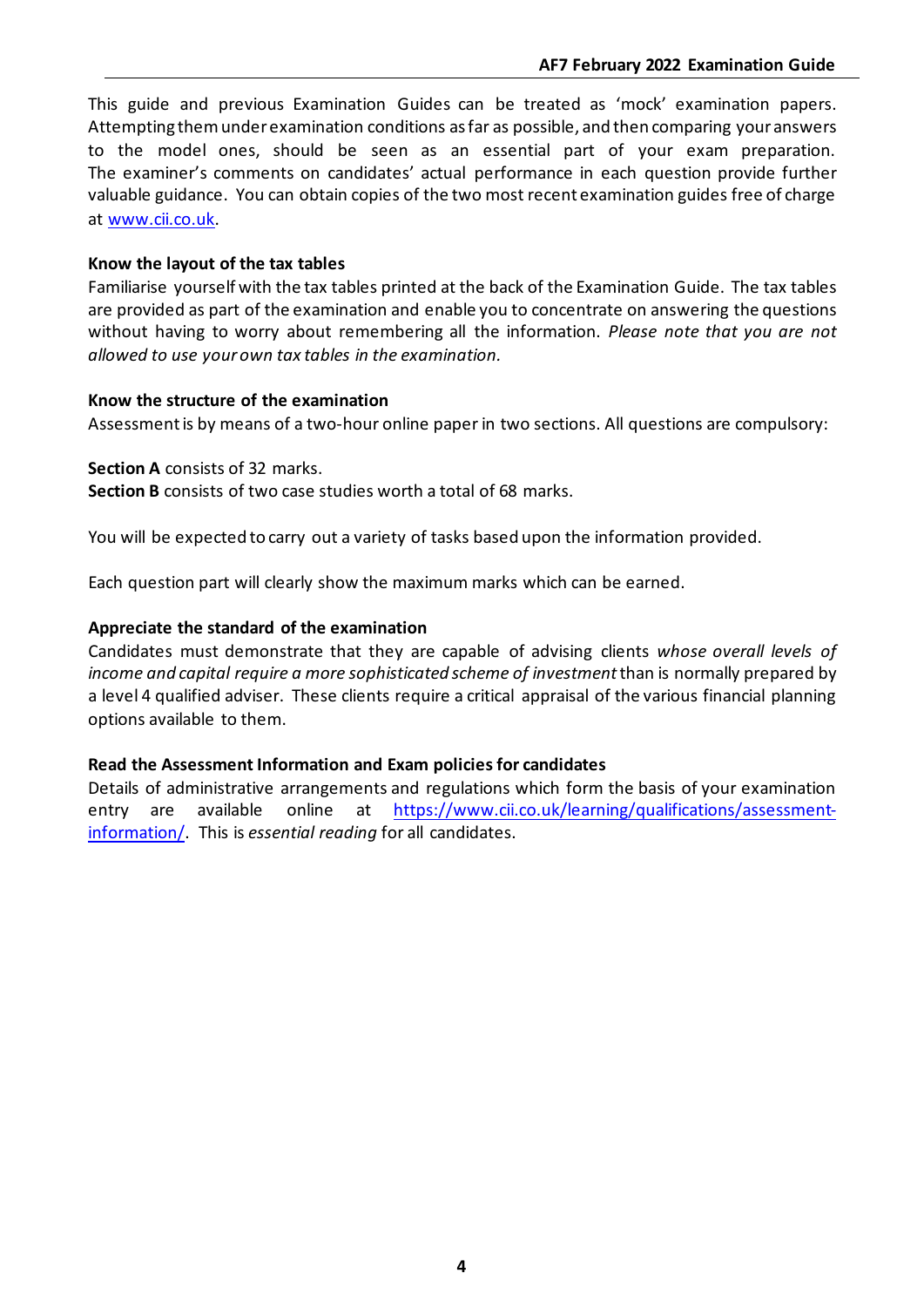#### **On-screen written exam demonstration (Demo 1)**

The familiarisation test allows you to experience using the assessment platform before your exam. You can try the familiarisation test at any time:

[https://uat](https://uat-cii.psionline.com/phoenix/instant/launch?auth=EH6jtrqPu3J6znVp&username=ILDemo1&test=05a75b4f-1c90-4a74-a22d-ec4aa8d4ca48&autoopen=1&samewindow=1&theme=custom/alternative/CII)[cii.psionline.com/phoenix/instant/launch?auth=EH6jtrqPu3J6znVp&username=ILDemo1&test=05a](https://uat-cii.psionline.com/phoenix/instant/launch?auth=EH6jtrqPu3J6znVp&username=ILDemo1&test=05a75b4f-1c90-4a74-a22d-ec4aa8d4ca48&autoopen=1&samewindow=1&theme=custom/alternative/CII) [75b4f-1c90-4a74-a22d](https://uat-cii.psionline.com/phoenix/instant/launch?auth=EH6jtrqPu3J6znVp&username=ILDemo1&test=05a75b4f-1c90-4a74-a22d-ec4aa8d4ca48&autoopen=1&samewindow=1&theme=custom/alternative/CII)[ec4aa8d4ca48&autoopen=1&samewindow=1&theme=custom/alternative/CII](https://uat-cii.psionline.com/phoenix/instant/launch?auth=EH6jtrqPu3J6znVp&username=ILDemo1&test=05a75b4f-1c90-4a74-a22d-ec4aa8d4ca48&autoopen=1&samewindow=1&theme=custom/alternative/CII)

Please note, although based on AF1, this example test is designed for all candidates and while there might be slight differences in layout it will give you a good idea of how to navigate and use the platform functionality.

The demonstration test is designed to allow you to go through the end-to-end process from logging in, to answering test questions, before the day of your exam. **We strongly advise that you try the demonstration test once you have received your login details and well in advance of the actual exam day to help pre-empt any potential exam day technical issues.** 

**1.** From the AF1 demonstration test, ensure you can scroll right and see the whole screen. Ensure your screen resolution shows all the features including the button to return back to your answers to **edit** them.

| Chartered<br>Insurance<br>Chear Highlight<br>Nav<br>Prev<br><b>Next</b><br>Institute                                                                                                                                                                                                                                                                                                                                                                                                                                                                                                                                                                                                                                                                                                                                                                                   | <b>R</b> Calculator<br>174:27<br><b>X</b> End Test<br>Tools $\blacktriangledown$                                                                                                                                                                                                                                                                                                                                                                                                                                                                                          |
|------------------------------------------------------------------------------------------------------------------------------------------------------------------------------------------------------------------------------------------------------------------------------------------------------------------------------------------------------------------------------------------------------------------------------------------------------------------------------------------------------------------------------------------------------------------------------------------------------------------------------------------------------------------------------------------------------------------------------------------------------------------------------------------------------------------------------------------------------------------------|---------------------------------------------------------------------------------------------------------------------------------------------------------------------------------------------------------------------------------------------------------------------------------------------------------------------------------------------------------------------------------------------------------------------------------------------------------------------------------------------------------------------------------------------------------------------------|
|                                                                                                                                                                                                                                                                                                                                                                                                                                                                                                                                                                                                                                                                                                                                                                                                                                                                        |                                                                                                                                                                                                                                                                                                                                                                                                                                                                                                                                                                           |
| Andrew, aged 63, a higher rate taxpayer has two adult children, Lance and Hayley. Lance is a basic rate                                                                                                                                                                                                                                                                                                                                                                                                                                                                                                                                                                                                                                                                                                                                                                | AF1 October 2019                                                                                                                                                                                                                                                                                                                                                                                                                                                                                                                                                          |
| taxpayer and Hayley is a non-taxpayer. Hayley needs regular care as a result of the injuries she suffered in a                                                                                                                                                                                                                                                                                                                                                                                                                                                                                                                                                                                                                                                                                                                                                         |                                                                                                                                                                                                                                                                                                                                                                                                                                                                                                                                                                           |
| motor accident when she was a child. Lance has two young children both under the age of 10.<br>Andrew's mother, Peggy, a widow, died on 1 March 2019 leaving her entire estate to Andrew. Peggy                                                                                                                                                                                                                                                                                                                                                                                                                                                                                                                                                                                                                                                                        | <b>SECTION A</b>                                                                                                                                                                                                                                                                                                                                                                                                                                                                                                                                                          |
| inherited her Aunt's estate of £400,000 in February 2016 following the payment of £30,000 Inheritance Tax                                                                                                                                                                                                                                                                                                                                                                                                                                                                                                                                                                                                                                                                                                                                                              |                                                                                                                                                                                                                                                                                                                                                                                                                                                                                                                                                                           |
| (IHT) that was due following the administration of her estate.                                                                                                                                                                                                                                                                                                                                                                                                                                                                                                                                                                                                                                                                                                                                                                                                         | This question is compulsory and carries 80 marks                                                                                                                                                                                                                                                                                                                                                                                                                                                                                                                          |
| Peggy's estate was comprised of the following on her death:                                                                                                                                                                                                                                                                                                                                                                                                                                                                                                                                                                                                                                                                                                                                                                                                            |                                                                                                                                                                                                                                                                                                                                                                                                                                                                                                                                                                           |
|                                                                                                                                                                                                                                                                                                                                                                                                                                                                                                                                                                                                                                                                                                                                                                                                                                                                        | Question 1                                                                                                                                                                                                                                                                                                                                                                                                                                                                                                                                                                |
| House<br>£700,000                                                                                                                                                                                                                                                                                                                                                                                                                                                                                                                                                                                                                                                                                                                                                                                                                                                      | Read carefully all information provided in the case study before attempting the questions.                                                                                                                                                                                                                                                                                                                                                                                                                                                                                |
| £323,000<br>Deposit accounts                                                                                                                                                                                                                                                                                                                                                                                                                                                                                                                                                                                                                                                                                                                                                                                                                                           | Your answers should take into account the client's circumstances as set out in the case study.                                                                                                                                                                                                                                                                                                                                                                                                                                                                            |
| £55,000<br>Cash ISAs                                                                                                                                                                                                                                                                                                                                                                                                                                                                                                                                                                                                                                                                                                                                                                                                                                                   | Please carry out ALL of the tasks (a), (b), (c), (d) and (e) which follow.                                                                                                                                                                                                                                                                                                                                                                                                                                                                                                |
| £150,000<br><b>FTSE</b> listed shares                                                                                                                                                                                                                                                                                                                                                                                                                                                                                                                                                                                                                                                                                                                                                                                                                                  | Andrew, aged 63, a higher rate taxpayer has two adult children, Lance and Hayley. Lance is a basic                                                                                                                                                                                                                                                                                                                                                                                                                                                                        |
| £101.000<br>Collective investment portfolio                                                                                                                                                                                                                                                                                                                                                                                                                                                                                                                                                                                                                                                                                                                                                                                                                            | rate taxpayer and Hayley is a non-taxpayer. Hayley needs regular care as a result of the injuries                                                                                                                                                                                                                                                                                                                                                                                                                                                                         |
| Personal Pension nominated to a discretionary trust £326,000                                                                                                                                                                                                                                                                                                                                                                                                                                                                                                                                                                                                                                                                                                                                                                                                           | she suffered in a motor accident when she was a child. Lance has two young children both under                                                                                                                                                                                                                                                                                                                                                                                                                                                                            |
| Peggy's husband Frank, died in 2016, leaving his share of their house and his residual estate to Peggy.<br>Frank made only one gift in the seven years before he died. He settled £450,000 into a discretionary trust<br>just under four years earlier. Inheritance Tax (IHT) of £23,800 was paid at outset by the trustees. Following<br>Peggy's death, Andrew is the only remaining trustee.<br>Andrew is in discussions with his solicitors to draft a Will and they have suggested he arrange a Lasting<br>Power of Attorney (LPA) for Property & Financial Affairs.<br>Andrew intends to make some provision for his children and grandchildren. His income is around £10,000<br>a year higher than his outgoings. He has a variety of savings accounts and an onshore life assurance bond<br>invested in a managed fund which has performed well over the years. | the age of 10.<br>Andrew's mother, Peggy, a widow, died on 1 March 2019 leaving her entire estate to Andrew.<br>Peggy inherited her Aunt's estate of £400,000 in February 2016 following the payment of £30,000<br>Inheritance Tax (IHT) that was due following the administration of her estate.<br>Peggy's estate was comprised of the following on her death:<br>House<br>£700,000<br>Deposit accounts<br>£323,000                                                                                                                                                     |
|                                                                                                                                                                                                                                                                                                                                                                                                                                                                                                                                                                                                                                                                                                                                                                                                                                                                        | Cash ISAs<br>£55.000<br>FTSE listed shares<br>£150.000                                                                                                                                                                                                                                                                                                                                                                                                                                                                                                                    |
|                                                                                                                                                                                                                                                                                                                                                                                                                                                                                                                                                                                                                                                                                                                                                                                                                                                                        | Collective investment portfolio<br>£101,000                                                                                                                                                                                                                                                                                                                                                                                                                                                                                                                               |
| To gain maximum marks for calculations you must show all your workings and express your answers to two                                                                                                                                                                                                                                                                                                                                                                                                                                                                                                                                                                                                                                                                                                                                                                 | £326,000<br>Personal Pension nominated to a discretionary trust                                                                                                                                                                                                                                                                                                                                                                                                                                                                                                           |
| decimal places.<br>1. (a) Calculate, showing all your workings, the IHT due as a result of Peggy's death on the 1 March<br>2019. (13)                                                                                                                                                                                                                                                                                                                                                                                                                                                                                                                                                                                                                                                                                                                                  | Peggy's husband Frank, died in 2016, leaving his share of their house and his residual estate to<br>Peggy. Frank made only one gift in the seven years before he died. He settled £450,000 into a<br>discretionary trust just under four years earlier. Inheritance Tax (IHT) of £23,800 was paid<br>This question has been<br>by the trustees. Following Peggy's death, Andrew is the only remaining trustee.<br>answered. Click here to<br>enable you to edit your<br>answer<br>Androw is in discussions with his solicitors to draft a Will and they have suggested he |
| Inf01 Inf02 Inf03<br>$lnf04$ 2a<br>2 <sub>b</sub><br>$2e$ Inf05<br>3a<br>3 <sub>b</sub><br>- 1a<br>1 <sub>b</sub><br>1 <sub>c</sub><br>1 <sub>d</sub><br>1e<br>2 <sub>c</sub><br>2d                                                                                                                                                                                                                                                                                                                                                                                                                                                                                                                                                                                                                                                                                    | $C$ Edit<br>$M$ Flag<br>3 <sub>b</sub><br>$3c$ $lnf06$                                                                                                                                                                                                                                                                                                                                                                                                                                                                                                                    |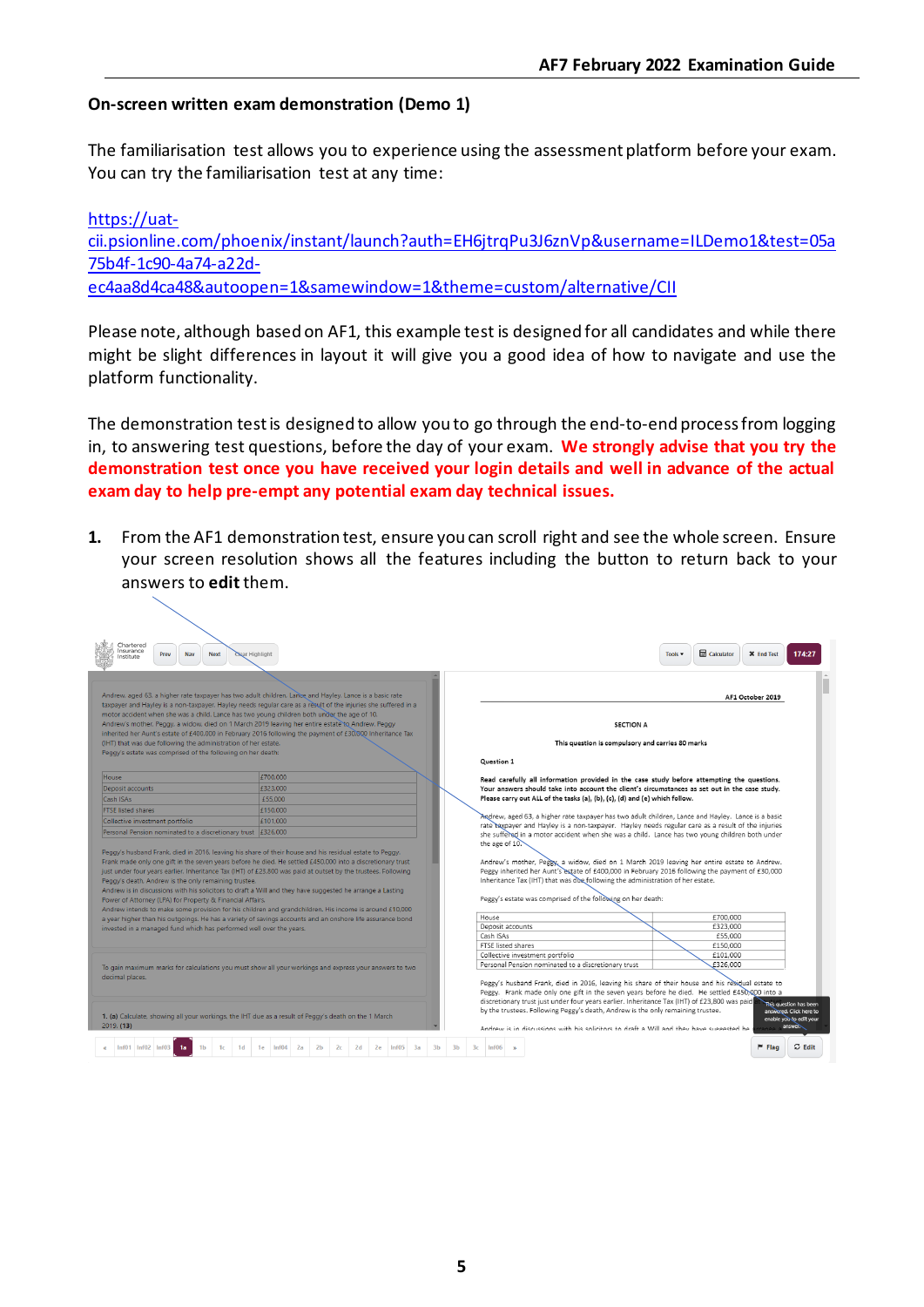**2.** Tax tables and supplementary information are provided at the right-hand side of the interface after the question paper for candidates to use which is different to the CIIs multiple choice exams. Please do not bring your own copies into the exam.

| Chartered<br>Insurance<br>Clear Highlight<br>Prev<br>Nav<br><b>Next</b><br>Institute                                                                                                                                                                                                                                                                                                                                                                                                                                                                                                                        |                                                                                        |                          | Tools -                                                                                                                        | <b>R</b> Calculator | <b>X</b> End Test                                    | 164:16            |
|-------------------------------------------------------------------------------------------------------------------------------------------------------------------------------------------------------------------------------------------------------------------------------------------------------------------------------------------------------------------------------------------------------------------------------------------------------------------------------------------------------------------------------------------------------------------------------------------------------------|----------------------------------------------------------------------------------------|--------------------------|--------------------------------------------------------------------------------------------------------------------------------|---------------------|------------------------------------------------------|-------------------|
| Andrew, aged 63, a higher rate taxpayer has two adult children, Lance and Hayley. Lance is a basic rate<br>taxpayer and Hayley is a non-taxpayer. Hayley needs regular care as a result of the injuries she suffered in a<br>motor accident when she was a child. Lance has two young children both under the age of 10.<br>Andrew's mother, Peggy, a widow, died on 1 March 2019 leaving her entire estate to Andrew. Peggy<br>inherited her Aunt's estate of £400,000 in February 2016 following the payment of £30,000 Inheritance Tax<br>(IHT) that was due following the administration of her estate. |                                                                                        |                          | <b>INCOME TAX</b><br><b>RATES OF TAX</b><br>Starting rate for savings*<br>Basic rate                                           | 0%<br>20%           | AF1 October 2019<br>2018/2019 2019/2020<br>0%<br>20% |                   |
| Peggy's estate was comprised of the following on her death:                                                                                                                                                                                                                                                                                                                                                                                                                                                                                                                                                 |                                                                                        |                          | Higher rate<br>Additional rate                                                                                                 | 40%<br>45%          | 40%<br>45%                                           |                   |
| House                                                                                                                                                                                                                                                                                                                                                                                                                                                                                                                                                                                                       | £700,000                                                                               |                          | Starting-rate limit                                                                                                            | £5.000*             | £5.000*                                              |                   |
| Deposit accounts                                                                                                                                                                                                                                                                                                                                                                                                                                                                                                                                                                                            | £323,000                                                                               |                          | Threshold of taxable income above which higher rate applies<br>Threshold of taxable income above which additional rate applies | £34.500             | £37,500                                              |                   |
| Cash ISAs                                                                                                                                                                                                                                                                                                                                                                                                                                                                                                                                                                                                   | £55,000                                                                                |                          |                                                                                                                                | £150,000            | £150,000                                             |                   |
| <b>FTSF listed shares</b>                                                                                                                                                                                                                                                                                                                                                                                                                                                                                                                                                                                   | £150,000                                                                               |                          | Child benefit charge:                                                                                                          |                     |                                                      |                   |
| Collective investment portfolio                                                                                                                                                                                                                                                                                                                                                                                                                                                                                                                                                                             | £101.000                                                                               |                          | 1% of benefit for every £100 of income over                                                                                    | £50,000             | £50,000                                              |                   |
| Personal Pension nominated to a discretionary trust £326,000                                                                                                                                                                                                                                                                                                                                                                                                                                                                                                                                                |                                                                                        |                          | *not applicable if taxable non-savings income exceeds the starting rate band of £5,000.                                        |                     |                                                      |                   |
|                                                                                                                                                                                                                                                                                                                                                                                                                                                                                                                                                                                                             |                                                                                        |                          |                                                                                                                                |                     |                                                      |                   |
| Peggy's husband Frank, died in 2016, leaving his share of their house and his residual estate to Peggy.                                                                                                                                                                                                                                                                                                                                                                                                                                                                                                     |                                                                                        |                          | Dividend Allowance                                                                                                             |                     | £2,000                                               |                   |
| Frank made only one gift in the seven years before he died. He settled £450,000 into a discretionary trust                                                                                                                                                                                                                                                                                                                                                                                                                                                                                                  |                                                                                        |                          | Dividend tax rates                                                                                                             |                     |                                                      |                   |
| just under four years earlier. Inheritance Tax (IHT) of £23,800 was paid at outset by the trustees. Following                                                                                                                                                                                                                                                                                                                                                                                                                                                                                               |                                                                                        |                          | Basic rate                                                                                                                     |                     | 7.5%                                                 |                   |
| Peggy's death, Andrew is the only remaining trustee.                                                                                                                                                                                                                                                                                                                                                                                                                                                                                                                                                        |                                                                                        |                          | Higher rate<br>Additional rate                                                                                                 |                     | 32.5%                                                |                   |
| Andrew is in discussions with his solicitors to draft a Will and they have suggested he arrange a Lasting                                                                                                                                                                                                                                                                                                                                                                                                                                                                                                   |                                                                                        |                          | Trusts                                                                                                                         |                     | 38.1%                                                |                   |
| Power of Attorney (LPA) for Property & Financial Affairs.                                                                                                                                                                                                                                                                                                                                                                                                                                                                                                                                                   |                                                                                        |                          | Standard rate band                                                                                                             |                     | £1,000                                               |                   |
| Andrew intends to make some provision for his children and grandchildren. His income is around £10,000                                                                                                                                                                                                                                                                                                                                                                                                                                                                                                      |                                                                                        |                          | Rate applicable to trusts                                                                                                      |                     |                                                      |                   |
| a year higher than his outgoings. He has a variety of savings accounts and an onshore life assurance bond                                                                                                                                                                                                                                                                                                                                                                                                                                                                                                   |                                                                                        |                          | - dividends                                                                                                                    |                     | 38.1%                                                |                   |
| invested in a managed fund which has performed well over the years.                                                                                                                                                                                                                                                                                                                                                                                                                                                                                                                                         |                                                                                        |                          | - other income                                                                                                                 |                     | 45%                                                  |                   |
|                                                                                                                                                                                                                                                                                                                                                                                                                                                                                                                                                                                                             |                                                                                        |                          |                                                                                                                                |                     |                                                      |                   |
|                                                                                                                                                                                                                                                                                                                                                                                                                                                                                                                                                                                                             |                                                                                        |                          | MAIN PERSONAL ALLOWANCES AND RELIEFS<br>Income limit for Personal Allowance §                                                  | £100,000            | £100,000                                             |                   |
|                                                                                                                                                                                                                                                                                                                                                                                                                                                                                                                                                                                                             |                                                                                        |                          | Personal Allowance (basic)                                                                                                     | £11,850             | £12,500                                              |                   |
| With regard to the discretionary trust established by Frank:                                                                                                                                                                                                                                                                                                                                                                                                                                                                                                                                                |                                                                                        |                          |                                                                                                                                |                     |                                                      |                   |
|                                                                                                                                                                                                                                                                                                                                                                                                                                                                                                                                                                                                             |                                                                                        |                          | Married/civil partners (minimum) at 10% +                                                                                      | £3,360              | £3.450                                               |                   |
|                                                                                                                                                                                                                                                                                                                                                                                                                                                                                                                                                                                                             |                                                                                        |                          | Married/civil partners at 10% +                                                                                                | £8,695              | £8,915                                               |                   |
| 1. (b)(i) Explain to Andrew why IHT was payable when assets were placed into the trust and how it was                                                                                                                                                                                                                                                                                                                                                                                                                                                                                                       |                                                                                        |                          | Marriage Allowance                                                                                                             | £1.190              | £1,250                                               |                   |
| calculated. No calculation is required. (6)                                                                                                                                                                                                                                                                                                                                                                                                                                                                                                                                                                 |                                                                                        |                          | Income limit for Married Couple's Allowance*                                                                                   | £28,900             | £29,600                                              |                   |
|                                                                                                                                                                                                                                                                                                                                                                                                                                                                                                                                                                                                             |                                                                                        | $\overline{\phantom{a}}$ | Rent a Room scheme - tax free income allowance                                                                                 | £7.500              | £7.500                                               |                   |
| All'i Decedica to Androw who ILIT was novable when his father died and how it was calculated. No                                                                                                                                                                                                                                                                                                                                                                                                                                                                                                            |                                                                                        |                          |                                                                                                                                |                     |                                                      |                   |
|                                                                                                                                                                                                                                                                                                                                                                                                                                                                                                                                                                                                             |                                                                                        | 3 <sub>b</sub>           | Inf06                                                                                                                          |                     | <sup>■</sup> Flag                                    | $\mathbb C$ Clear |
| $Inf01$ $Inf02$ $Inf03$<br>1a<br>1 <sub>b</sub><br>1 <sub>d</sub>                                                                                                                                                                                                                                                                                                                                                                                                                                                                                                                                           | Inf04<br>2a<br>2 <sub>b</sub><br>2e<br>Inf05<br>1 <sub>e</sub><br>2 <sub>c</sub><br>2d | 3a<br>3 <sub>b</sub>     | 3 <sub>c</sub><br>$\mathbf{v}$                                                                                                 |                     |                                                      |                   |

**3.** Once you have typed in your answer ensure you click the red 'Answer' box, this will save your answer and move you onto the next question. Furthermore, please do not type all of your answers for every question into the answer space for Q1a. You should familiarise yourself with all questions prior to starting the exam.

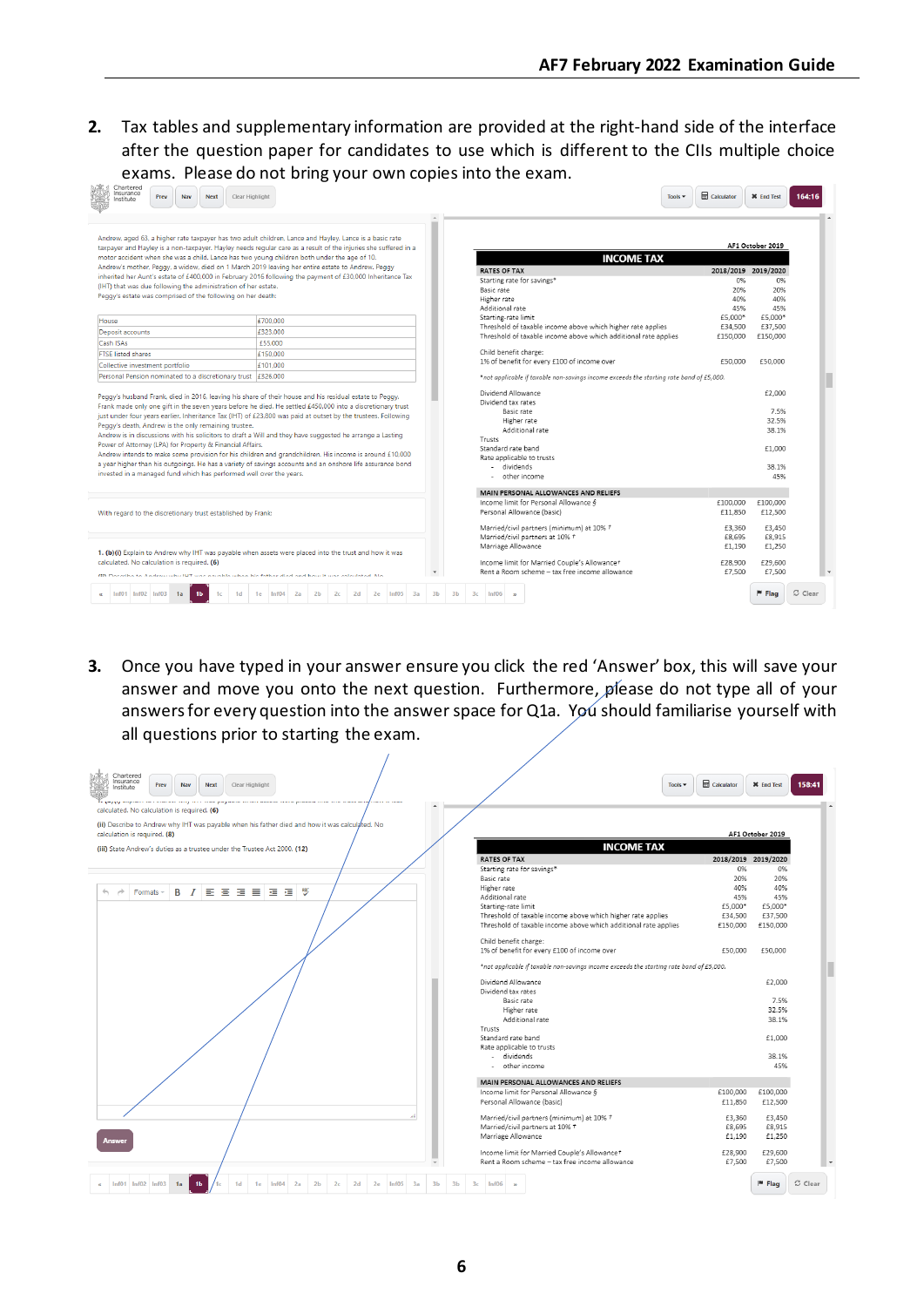**4.** On the day of the AF7 exam, please click AF7 Pension transfers



**5.** The above screenshot shows the point before the examination has started; you may wish to take a moment at this screen to jot down any notes on paper that may assist you during the exam. Please note, the exam timer will not start until you click the exam titled: AF7 Pension transfers.

## **In the examination**

#### **The following will help:**

#### **Spend your time in accordance with the allocation of marks:**

- The marks allocated to each question part are shown on the paper.
- If a question has just two marks allocated, there are likely to be only one or two points for which the examiner is looking for, so a long answer is wasting valuable time.
- Conversely, if a question has 12 marks allocated, a couple of lines will not be an adequate answer. Always remember that if the paper is not completed, your chances of passing will be reduced considerably.
- Do not spend excessive time on any one question; if the time allocation for that question has been used up, leave some space, go on to the next question and return to the incomplete question after you have completed the rest of the paper, if you have time. You can use the flag button to indicate which questions are incomplete.

#### **Take great care to answer the question that has been set.**

- Many candidates finish the examination confident that they have written a 'good' paper, only to be surprised when they receive a disappointing result. Often, the explanation for this lies in a failure to think carefully about what the examiner requires before answering.
- Highlighting key words and phrases is a technique many candidates find useful.
- The model answers provided in this Examination Guide would gain full marks. Alternative answers that cover the same points and therefore answer the question that has been asked would also gain full marks.

#### **Tackling questions**

Tackle the questions in whatever order feels most comfortable. Generally, it is better to leave any questions which you find challenging until you have attempted the questions you are confident about. Candidates' should avoid mixing question parts, (for example, 1(a)(i) and (ii) followed by 2(b)(ii) followed by 1(e)(i) as this often leads to candidates unintentionally failing to fully complete the examination paper. This can make the difference between achieving a pass or a narrow fail.

It is vital to label all parts of your answer correctly as many questions have multiple parts to them (for example, question 1(a) may have parts (i), (ii) and (iii)). Failure to fully distinguish between the separate question parts may mean that full credit cannot be awarded. It is also important to note that a full answer must be given to each question part and candidates should not include notes such as 'refer to answer given in 1(b)(i)'.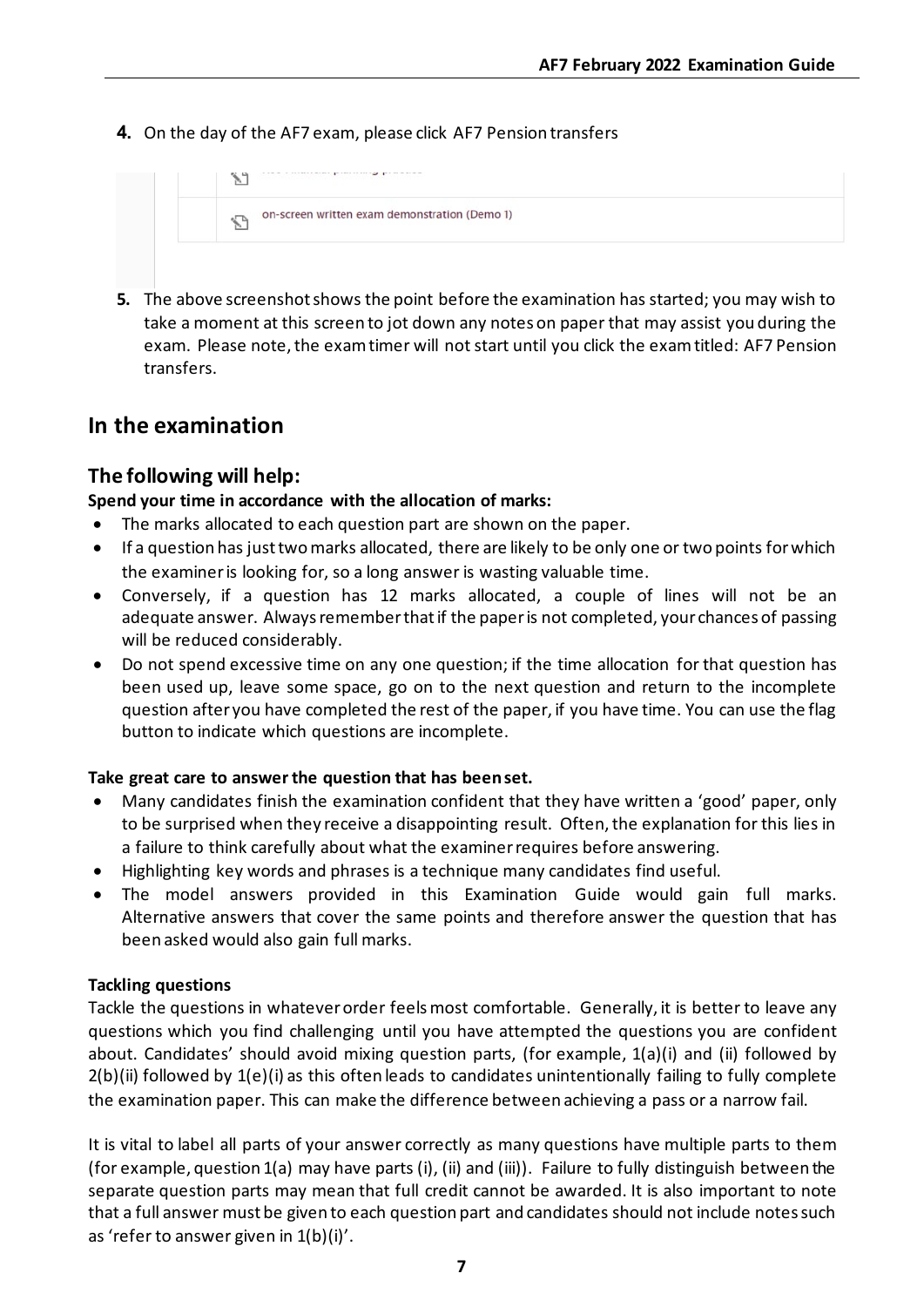#### **Answer format**

Unless the question requires you to produce an answer in a particular format, such as a letter or a report, you should use 'bullet points' or short paragraphs. The model answers indicate what is acceptable for the different types of question.

Where you are asked to perform a calculation, it is important to show **all** the steps in your answer. The majority of the marks will be allocated for demonstrating the correct method of calculation.

Marks are not lost due to poor spelling or grammar.

#### **Calculators**

The calculator is in a pop-up box on the right-hand side of the interface. It is important to show all steps in a calculation, even if you have used a calculator.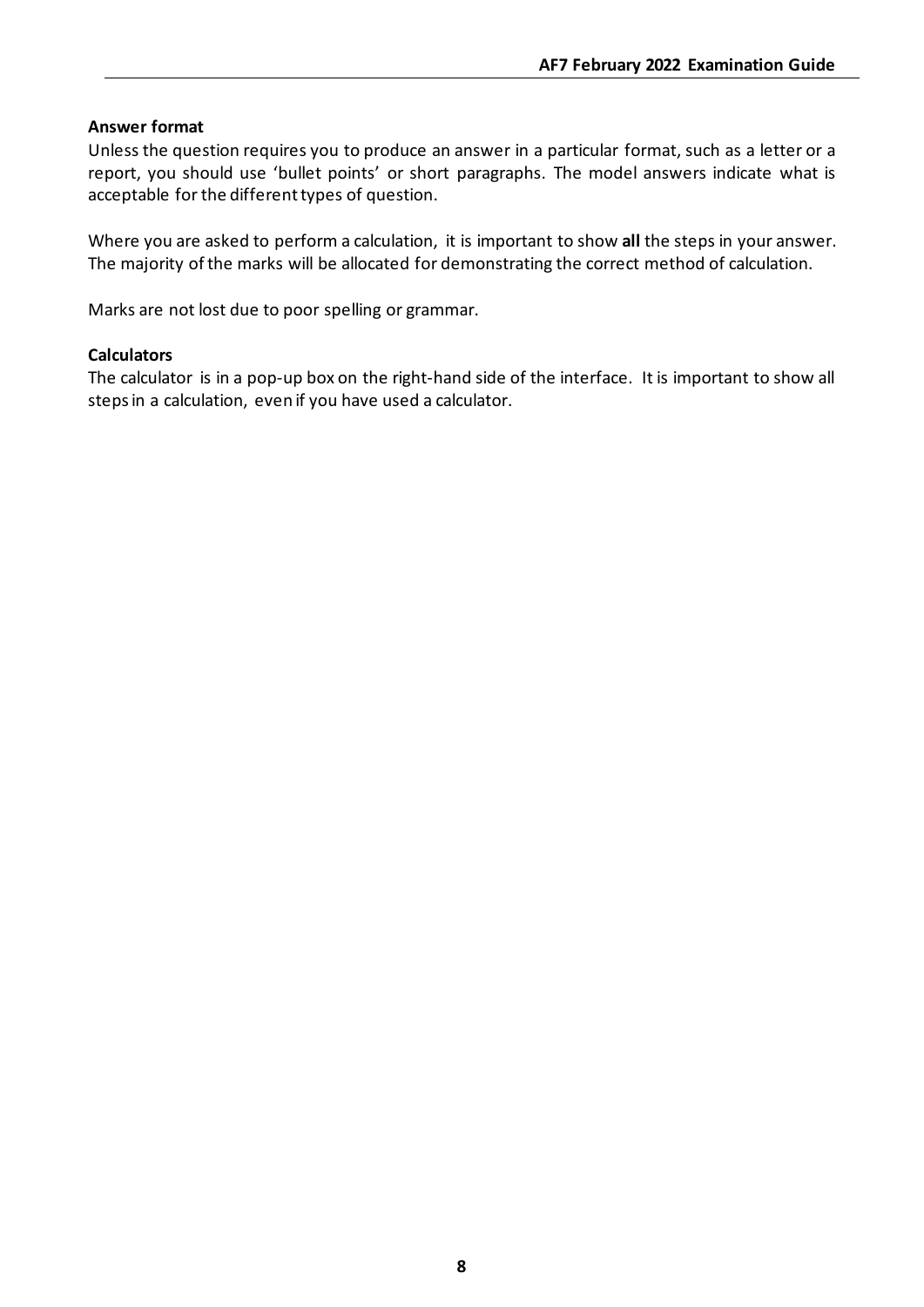## **EXAMINERS'COMMENTS**

#### **General**

Overall performance was in line with expectations and not particularly dissimilar to that on recent AF7 exam sessions.

Candidates continue to perform poorly in respect of the regulatory/compliance areas of the syllabus as represented by the particularly poor performance of most candidates on Question 1 of this paper.

We are starting to see a consistently better performance amongst candidates on questions involving death benefits and performance on questions that require candidates to identify the additional information required, before advice can be provided, remains very good.

Where questions ask candidates to use the information within the case study in answering the question, we still see a significant proportion of candidates either completely ignoring the information provided and instead simply listing generic questions or making a passing reference to the information without providing sufficient detail to gain a mark. For example, Question 10 on this paper asked candidates to use the information in the case study to explain the reasons why they would recommend that the client retains their benefits within the defined benefit scheme. Some candidates stated: 'I would want to know their capacity for loss?' which doesn't answer the question and others stated things like 'they have £30k in a cash ISA' which, whilst correct, draws no conclusion and simply repeats information within the case study as opposed to using the information to state why this is relevant – i.e. 'they have limited savings to fall back on' or 'they have limited capacity for loss' etc.

#### **Question 1**

Performance was disappointing here. This is a common theme with regulatory/compliance questions in the AF7 exam as candidates generally perform very poorly on these types of questions. Looking at the model answer within this exam guide, the most common marks obtained by candidates were points 1, 3 and 9 with very few candidates covering points 5 or 6.

#### **Question 2**

Candidate performance on this question was very good with most candidates gaining good marks and a high proportion gaining maximum marks. This area has been tested a couple of times in the last few years so it may well be the case that performance has improved as a result of past papers being utilised by candidates as part of their preparation or it may simply be because GMP benefits are a topical area for defined benefit schemes following the relatively recent Lloyds judgement that requires GMP benefits to be equalised.

#### **Question 3**

In part (a), most candidate were able to give a good description of sequencing risk to gain all three marks.

Performance on part (b) was also good but some candidates struggled to provide four strategies and often provided multiple answers that all related to the same point and therefore only one mark could be awarded. For example, stating: 'take less income from the pension'and 'use other assets for income' are both effectively the same thing so cannot each be awarded a mark.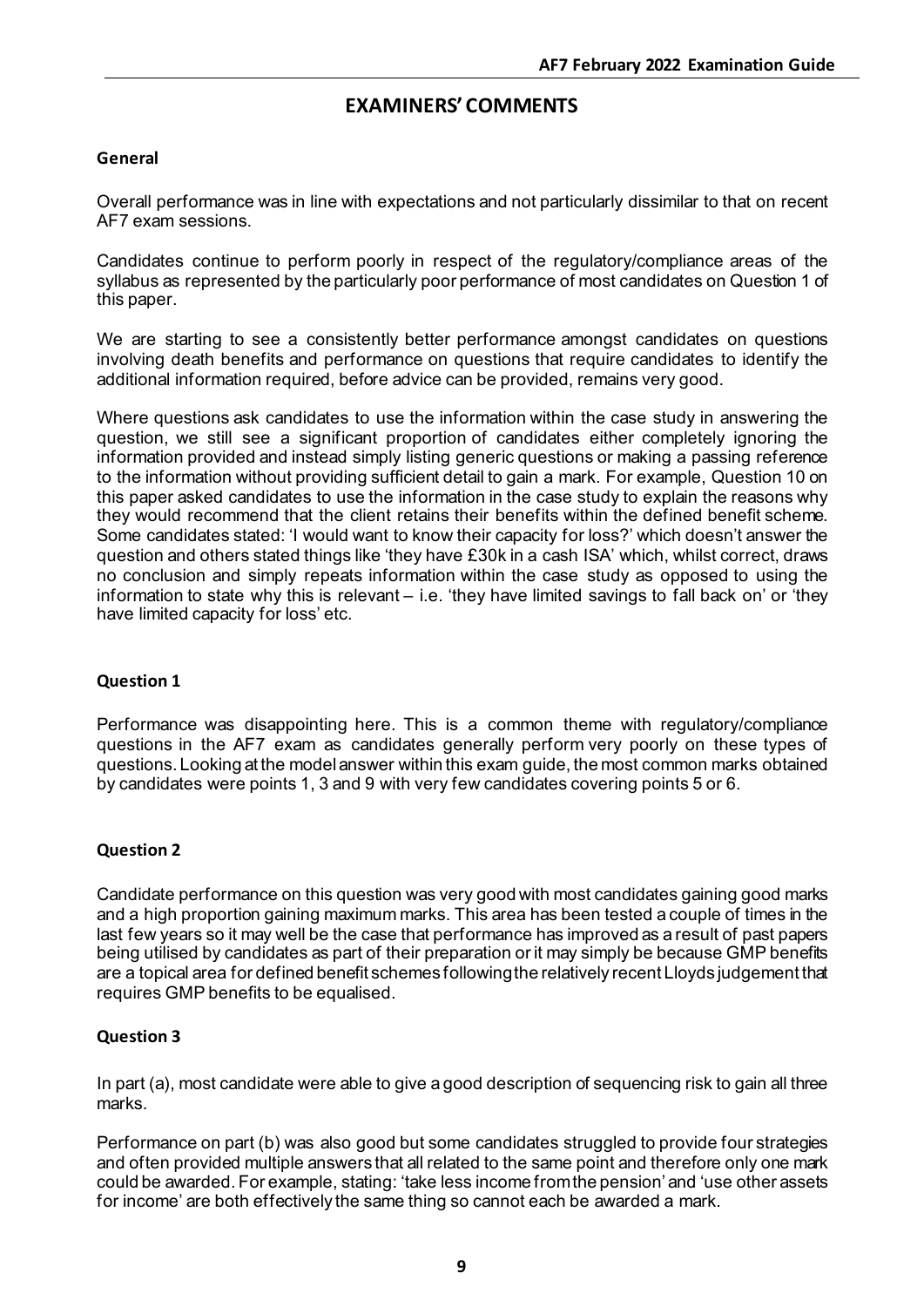#### **Question 4**

Overall performance was generally good on this question and most candidates gained full marks on part (b).

In part (a), quite a few candidates incorrectly stated that he would lose Fixed Protection 2012 either because a transfer creates a new arrangement (which isn't correct as a new arrangement created for the purpose of receiving a transfer is permitted) or because the transfer value was over the £1.8m LTA for Fixed Protection 2012 – again, this is irrelevant.

In part (c), quite a few candidates misunderstood the context of the question and stated things like:

- Take a partial transfer
- Ask the trustees to remove the enhancement
- Wait and transfer later when the enhancement doesn't apply

The first point isn't correct as a partial transfer on an enhanced basis would still invalidate Fixed Protection. In terms of the other two points, the question makes it clear that candidates should provide their answer in the context of Joseph having accepted the CETV with the enhancement included.

#### **Question 5**

The answers to this question were interesting and demonstrated a varied level of understanding amongst candidates in respect of the underlying TVC assumptions.

The scenario given in this question was in respect of someone who had already gone beyond their NRA. In these circumstances, the FCA requirements are for a TVC to assume immediate crystallisation. As a result, stating anything to do with TVC assumptions for charges or discounting are irrelevant as they would not be factored into the calculations on an immediate vesting basis.

A high proportion of candidates also stated that the TVC would be based on the NRA of the scheme which is incorrect where someone has gone beyond NRA.

#### **Question 6**

In part (a) most candidates got the obvious points (points 1, 2 and 5) with some candidates being awarded point 4 but very few getting point 3.

Most candidates got full marks on part (b) but performance on part (c) was similar to part (a) in that the obvious marks were obtained (points 1, 2 and 3) but the application-based marks (points 4 and 5) were not gained by many candidates.

#### **Question 7**

Part (a) was generally well answered but not all candidates picked up the wider tax treatment (over and above income tax) so missed the marks for the LTA tax charge and IHT treatment. A lot of candidates stated, 'assuming Aadan's wife dies before age 75' and whilst candidates were not penalised for this assumption, it is disappointing that candidates did not pick up on the fact that his wife must have been under 75 when she died on the basis that Aaden inherited 'uncrystallised' funds. Uncrystallised funds become 'unused' funds at age 75 as a Benefit Crystallisation Event occurs at age 75 with uncrystallised funds so it is impossible to have uncrystallised funds beyond age 75.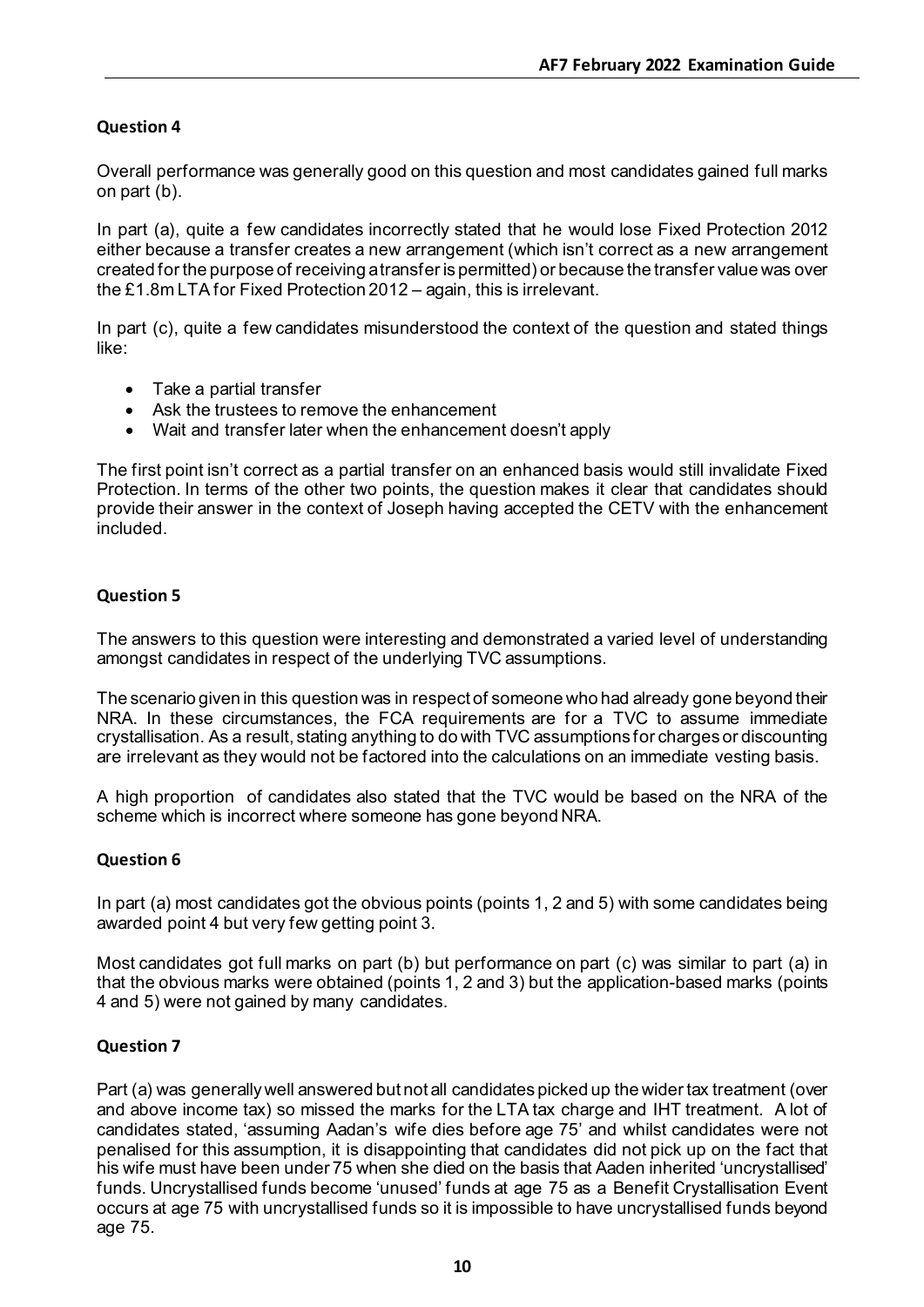In part (b), most candidates picked up the obvious marks (points 1, 2 and 5) but only a small proportion gained full marks. Quite a few candidates stated that it would allow the administrators to pay benefits as income and whilst true, they would be able to do this anyway in the form of a nominee drawdown/annuity as no dependant exists. Some candidates went on to provide this extra detail in terms of the fact that dependants might exist in the future and therefore gained a mark for that but in itself stating that it would allow benefits to be paid as income was not a relevant answer for this particular scenario.

#### **Question 8**

This question was answered well by most candidates.

#### **Question 9**

Most candidates did well on this question, but some candidates still failed to use the information in the case study when preparing their answer.

#### **Question 10**

Most candidates gained at least half marks here which was encouraging. Where marks were not awarded it was often for not developing answers/providing additional detail. For example, stating 'the couple are in excellent health' was fine and gained a mark but a further mark could be obtained for then going on to explain why this supports a recommendation to stay in the defined benefit scheme as it 'will pay an income for life' or it 'has no longevity risk'.

Where a question asks candidates to 'explain' then simply stating facts will not gain full marks.

#### **Question 11**

There were some reasonable answers here, but a surprising number of candidates failed to cover all aspects of the question (i.e., policy type, term, basis for determining the sum assured and how the policy should be set up). For example, just stating a figure for a sum assured without explaining how that figure was determined does not give a 'basis for determining the sum assured' it just gives a 'sum assured' which is not what the question asked for.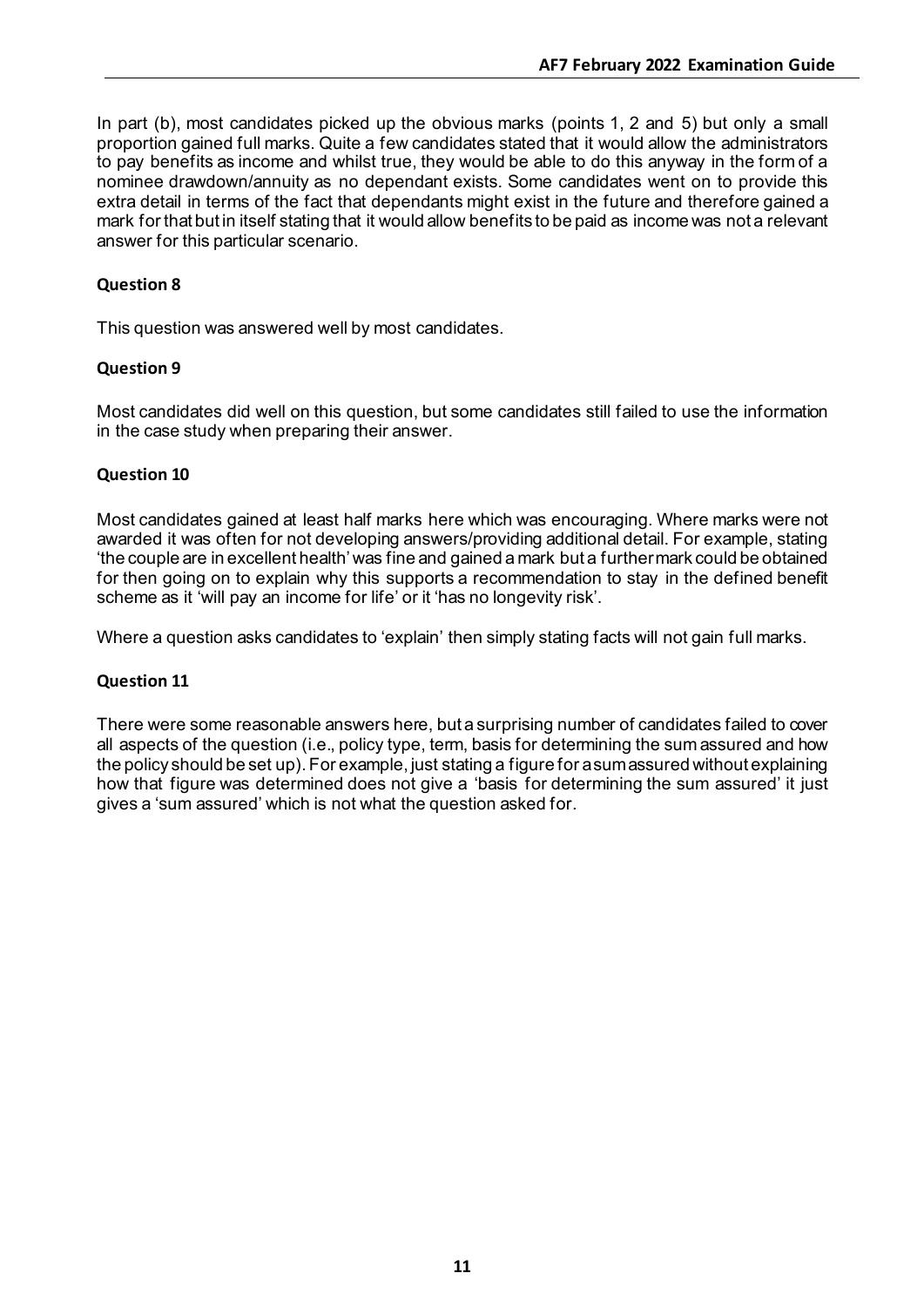### **Unit AF7 – Pension transfers**

#### **Instructions to candidates**

**Read the instructions below before answering any questions.**

**All questions in this examination are based on English law and practice applicable in the tax year 2021/2022, unless stated otherwise in the question, and should be answered accordingly. It should be assumed that all individuals are domiciled and resident in the UK unless otherwise stated.**

**If you are sitting via remote invigilation please**

- **Write down the following number +44 (0)80 8273 9244 this is the number to use if your system freezes or you get forced out of your exam. It is fine to phone it if you have these issues.**
- Show your ID to the camera now, if you did not do so during the ID checks.
- Show the edge of your screen with a mirror, if you did not do this during the room scan.
- Show any blank sheets of paper for notes, if you did not show both sides to the camera during the room scan.

If you are sitting in a test centre and encounter a problem, please alert the invigilator.

#### **For candidates sitting via remote invigilation or at a test centre**

- **Two hours** are allowed for this paper which carries a total of 100 marks as follows:
- Section A: 32 marks
- Section B: 68 marks
- You are strongly advised to attempt **all** questions to gain maximum possible marks.
- The number of marks allocated to each question part is given next to the question and you should spend your time in accordance with that allocation.
- Read carefully all questions and information provided before starting to answer. Your answer will be marked strictly in accordance with the question set.
- The calculator is in a pop-up box on the right-hand side of the interface. It is important to show all steps in a calculation, even if you have used a calculator.
- **Tax tables are provided at the right-hand side of the interface after the question paper, this is different to the multiple choice exams**.
- Supplementary information is also included at the end of the tax tables on the right-hand side of the interface.
- For each answer, please type in the full question number you are answering e.g., 1
- **Please note each answer must be typed in the correct corresponding answer box.**
- **If you are wearing headset, earphones, smart watch please take them off. No watches are allowed.**
- Please familiarise yourself with **all** questions before starting the exam.

**Subject to providing sufficient detail you are advised to be as brief and concise as possible, using note format and short sentences.**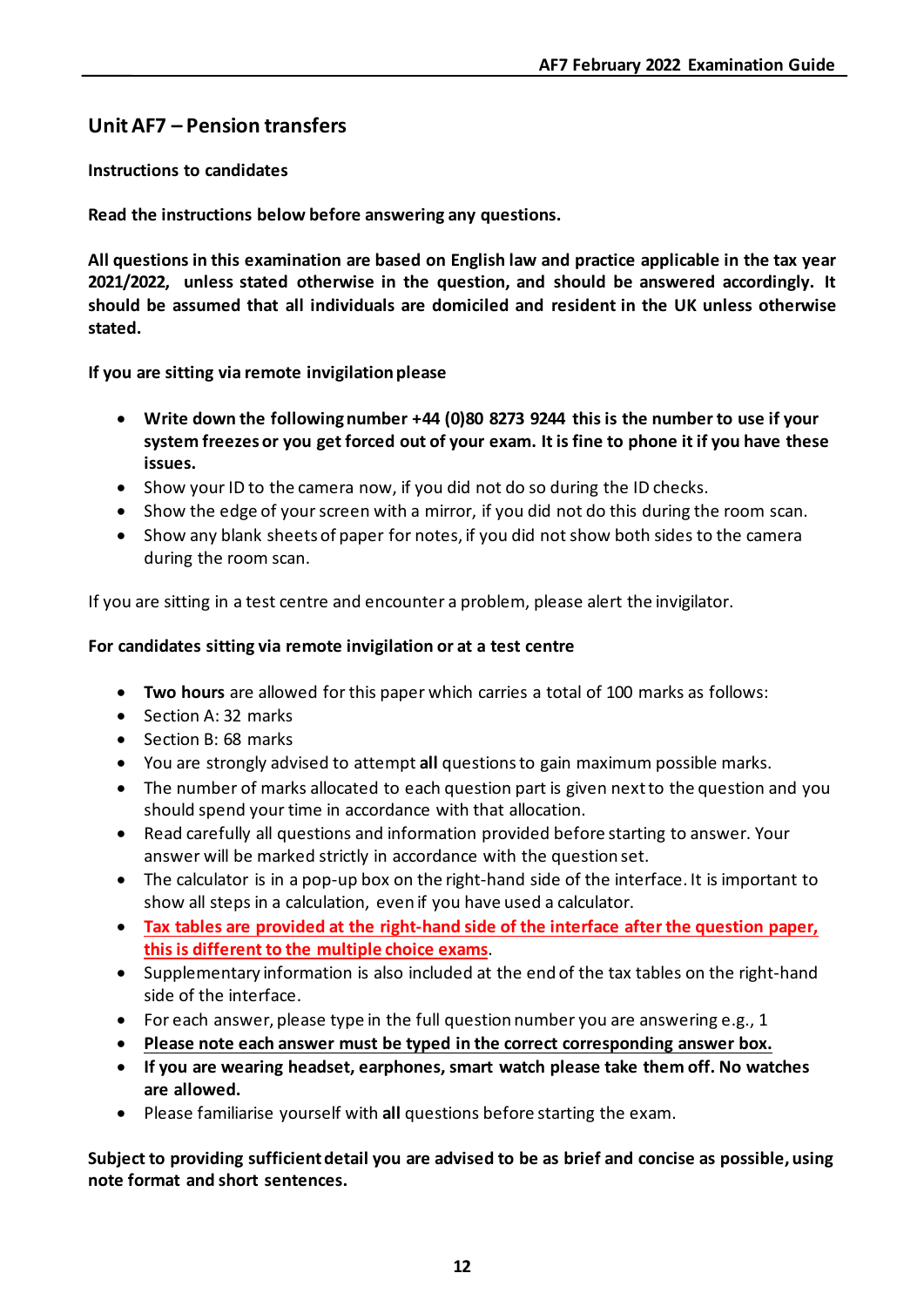#### **SECTION A**

#### **The following questions are compulsory and carry a total of 32 marks**

**1.** An authorised financial adviser is providing full pension transfer advice to a client that is subject to the ban on contingent charging. They are about to issue a personalised charges communication as set out by the Financial Conduct Authority (FCA) in COBS 6.1A.

Outline the required content of the personalised charges communication. **(8)**

**2.** Adele, aged 57, is single. She was a member of a former employer's defined benefit pension scheme between 1982 and 2001. Adele has received a statement of entitlement that shows part of the scheme benefits are made up of a guaranteed minimum pension (GMP).

Outline the information you would consider, **in respect of the GMP benefits**, when evaluating a potential transfer of the cash equivalent value to a personal pension plan. **(9)**

**3.** Nasra has recently started taking withdrawals from her flexi-access drawdown plan to supplement the income from her State Pension.

| (a) | Explain to Nasra what is meant by sequencing risk. |  |
|-----|----------------------------------------------------|--|
|-----|----------------------------------------------------|--|

- **(b)** Outline **four** strategies that could be used to reduce its potential impact. **(4)**
- **4.** Joseph, aged 63, is a deferred member of a defined benefit pension scheme. This is his only pension scheme, and he holds Fixed Protection 2012.

He has recently been offered a Cash Equivalent Transfer Value (CETV) of £2.1 million. The statement of entitlement shows that this value has been enhanced by the scheme trustees.

- **(a)** Explain briefly why Joseph would lose Fixed Protection 2012 if he accepted the CETV. **(2)**
- **(b)** Outline the **drawbacks** of losing Fixed Protection 2012. **(3)**
- **(c)** Explain the potential action Joseph could take to reduce the impact of losing Fixed Protection 2012 if he accepts the CETV. **(3)**

**Total marks available for this question: 32**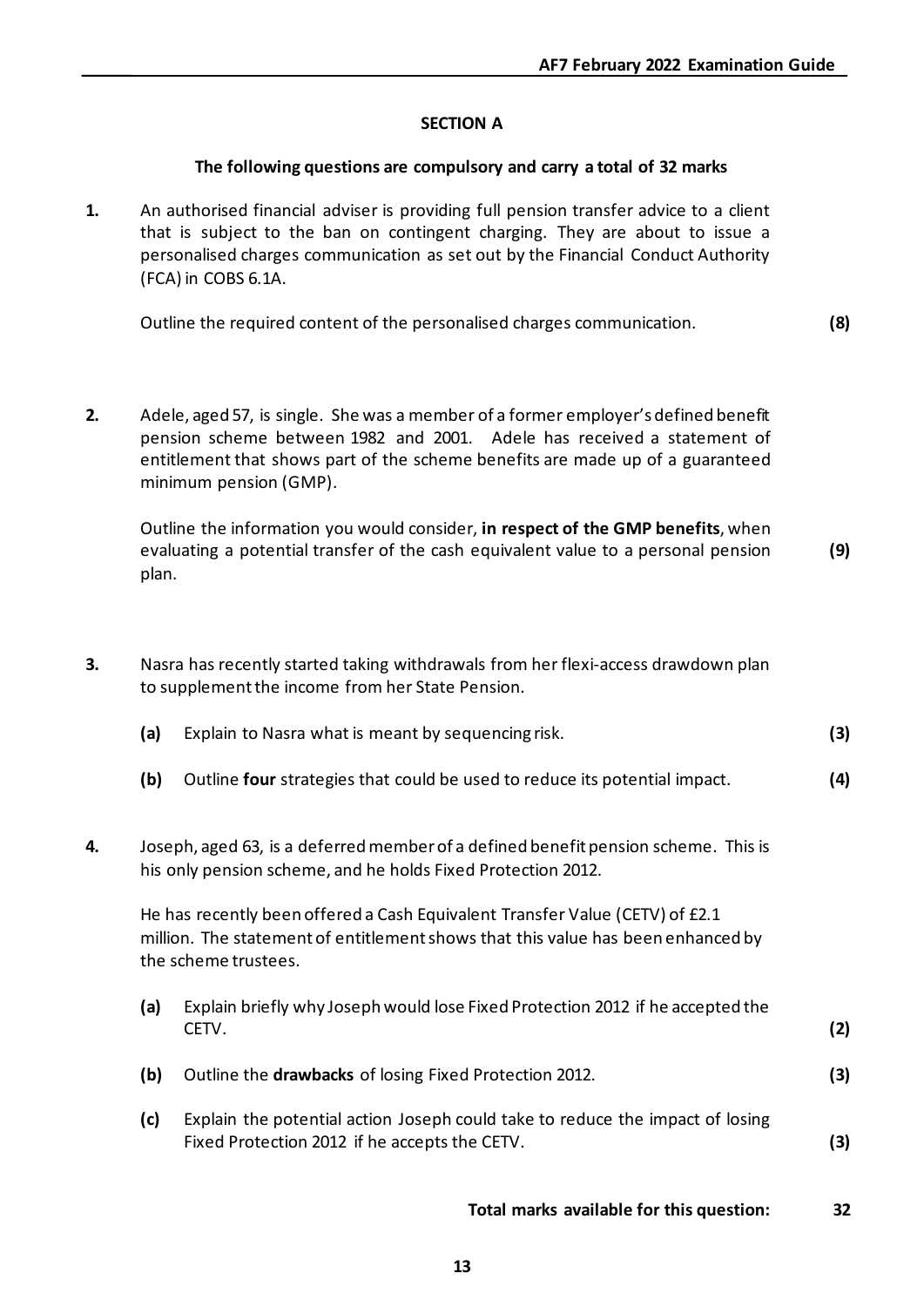#### **SECTION B**

#### **All questions in this section are compulsory and carry an overall total of 68 marks**

#### **Case study 1**

#### **Read carefully all information provided in the case study before attempting the questions. Your answers should take into account the client's circumstances as set out in the case study.**

Aadan, aged 66, was widowed in 2021. His son Femi, aged 38, is not financially dependent. Aadan has recently retired and is in receipt of a full State Pension. Following the death of his wife, Aadan inherited her uncrystallised personal pension plan valued at £650,000 and has yet to notify the scheme in respect of how he will take these benefits.

Aadan has deferred benefits accrued under his former employer's defined benefit pension scheme and is considering his options in respect of these benefits. The scheme has confirmed that it is willing to pay a cash equivalent transfer value (CETV) even though he has passed the normal retirement age of the scheme. The benefits are summarised as follows:

|                          | <b>Harper Ltd</b>                         |
|--------------------------|-------------------------------------------|
| Date of joining scheme   | <b>March 1981</b>                         |
| Date of leaving scheme   | November 2003                             |
| Normal pension age (NPA) | 65                                        |
| Scheme pension at NPA    | £22,000 per annum escalating at statutory |
|                          | minimum rates                             |
| Spouse's pension         | 50% of member's pre-commutation pension   |
| Guaranteed period        | 5 years                                   |
| Late retirement factor   | 7% per annum                              |
| Partial transfer         | No                                        |
| <b>CETV</b>              | £770,000                                  |

Aadan, who is debt free, requires a net income of £1,800 per month to meet his essential expenditure requirements plus a further £500 to £700 per month to cover his lifestyle expenditure requirements. In addition, he would like to plan the occasional luxury holiday at a cost of around £5,000 to £7,000. Aadan is interested in transferring his benefits in Harper Ltd to cover this additional discretionary expenditure and to maximise the death benefits available to Femi.

Aadan's only other assets are £20,000 held in a cash ISA as an emergency fund and his main residence valued at £400,000. He has been assessed as having a moderate attitude to risk.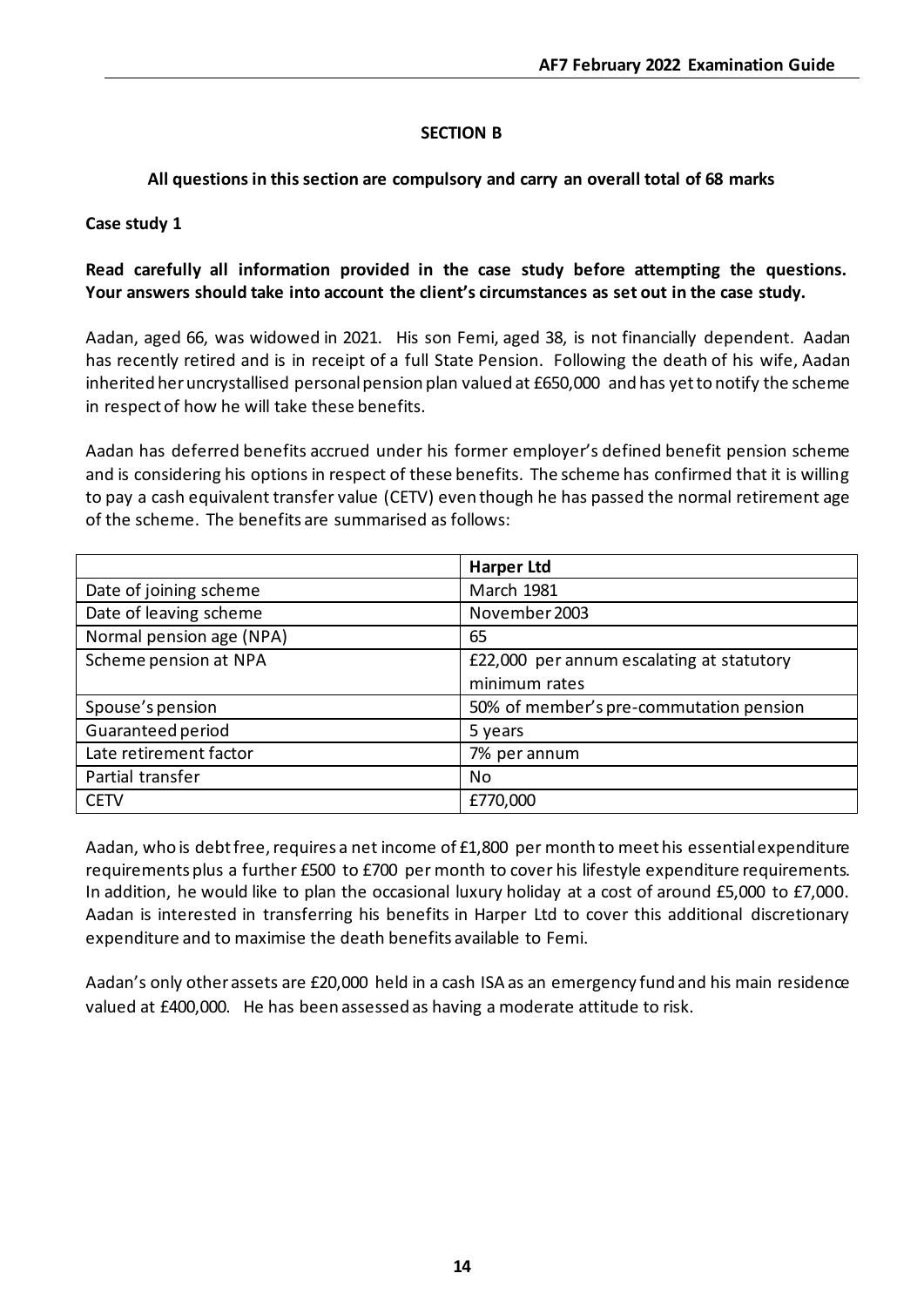#### **Questions**

**5.** The transfer value comparator (TVC) shows that the cost of securing the scheme pension with an insurer would be much higher than the CETV.

Explain, giving your reasons, why the results of the TVC may not be a significant factor when deciding whether a transfer should be recommended for Aadan. **(8)**

**6.** You have recommended that Aadan accepts the CETV offered by Harper Ltd.

You have agreed with Aadan that he should use some of his pension funds to purchase a lifetime annuity paying £20,000 per annum net as this, along with his State Pension, will cover his essential and lifestyle expenditure requirements. The best annuity rate you can source is 5% on the basis recommended.

Explain why you have recommended that Aadan purchases a lifetime annuity that is:

| (a) | Level in payment;                                         | (5) |
|-----|-----------------------------------------------------------|-----|
| (b) | 20-year guaranteed period;                                | (3) |
| (c) | purchased from the pension funds left to him by his wife. | (4) |

- **7.** Aadan would like his son Femi to receive both the remaining pension fund that he inherited from his wife and the fund he has transferred from the Harper Ltd pension scheme, following his death.
	- **(a)** Outline the tax treatment of the two pension funds Femi could inherit from Aadan, assuming Femi elects to take the death benefits in the form of flexi-access drawdown (FAD). **(6)**
	- **(b)** Explain briefly why it is important that Aadan completes a death benefit nomination form in favour of his son, Femi. **(4)**

**Total marks available for this question: 30**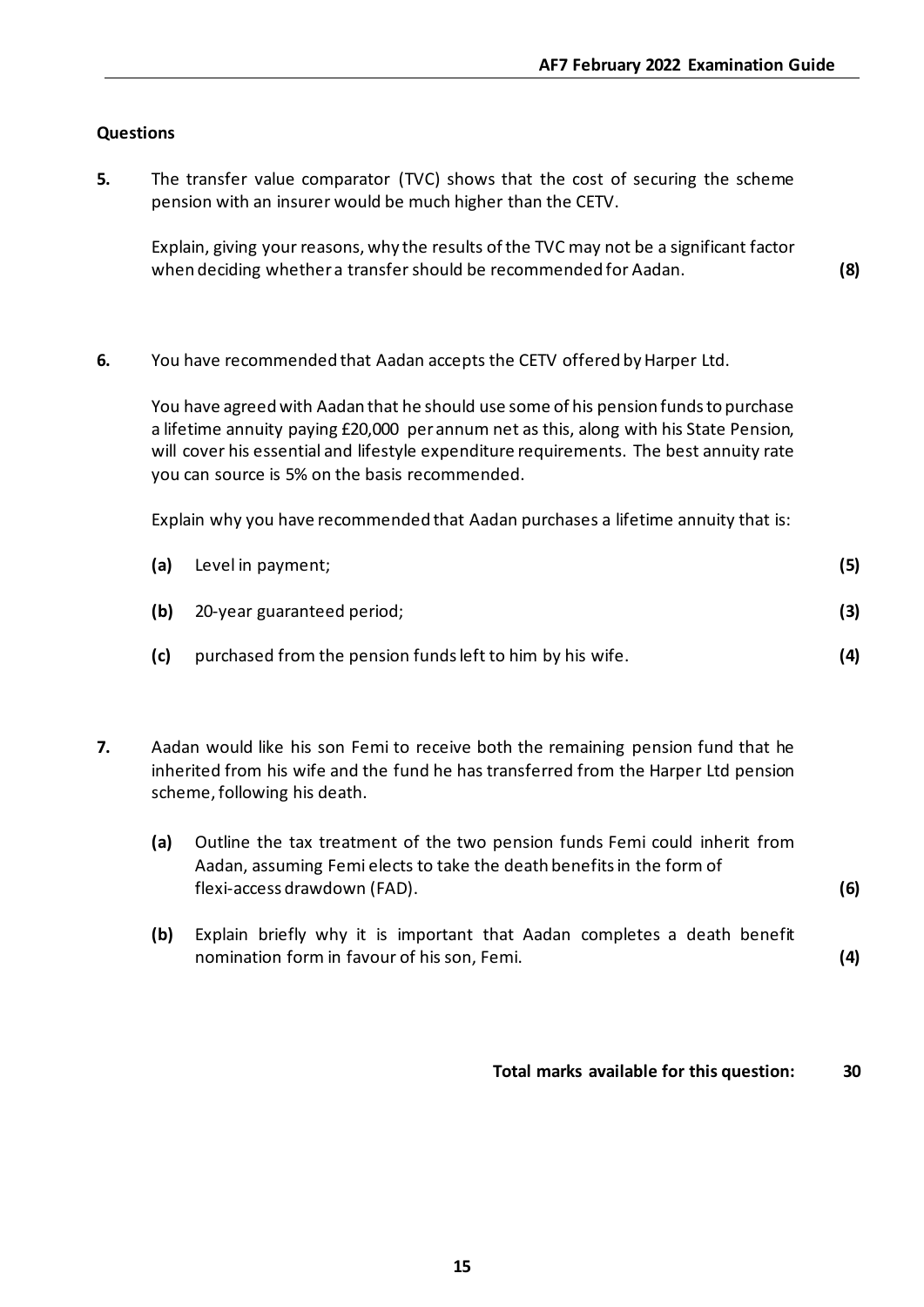#### **Case study 2**

**Read carefully all information provided in the case study before attempting the questions. Your answers should take into account the client's circumstances as set out in the case study.**

Gino, aged 53, is married to Etta, aged 42. They have two daughters, aged 5 and 8. Gino and Etta are both in excellent health and there is a history of longevity in their families.

Etta is employed on a salary of £45,000 per annum. She is a member of her company's workplace pension scheme which has a current fund value of £350,000.

Gino is self-employed. His earnings are usually in the region of £60,000 per annum, but his business has suffered as a result of the pandemic and his earnings have fallen to circa £25,000 per annum. Gino expects his business to start to recover within the next year.

The couple's home is valued at £560,000. It has an outstanding mortgage of £90,000, which is covered by a term assurance policy and will be repaid by the time Gino reaches age 60. They have savings of £30,000, currently held in cash ISAs. Their savings have been depleted over the last two years, but they hope to start saving again once Gino's earnings improve. The couple can both expect full State Pensions when they reach State Pension age. Both Gino and Etta have recently been assessed as having cautious attitudes to risk.

Gino's only private pension arrangement is a deferred pension held in a previous employer's contracted-in defined benefit pension scheme. Gino has recently received a statement of entitlement, which has provided the following information:

| Scheme service                                | June 1988 - May 2015                             |
|-----------------------------------------------|--------------------------------------------------|
| Normal pension age (NPA)                      | 65                                               |
| Scheme pension at date of calculation         | £24,000 per annum (gross)                        |
| Revaluation and escalation                    | Price inflation to a maximum of 5% per annum     |
| Early retirement                              | Permitted from the age of 60 subject to an early |
|                                               | retirement factor of 4% per annum                |
| Spouse's pension (pre and post-retirement)    | $2/3$ <sup>rds</sup> of member's pension         |
| Children's pensions (pre and post-retirement) | Payable at trustees' discretion                  |
| Pension commencement lump sum (PCLS)          | By commutation at 25:1                           |
| Cash Equivalent Transfer Value (CETV)         | £840,000 - partial transfers not permitted       |

Gino does not expect to retire until he reaches the age of 65, although he likes the idea of being able to reduce his working hours from the age of 60. Etta would ideally like to retire when Gino retires. The couple are unsure of their exact income requirements in retirement but feel that once their mortgage is repaid a net inflation-proofed income of £3,500 per month will be sufficient to cover their essential and discretionary expenditure needs. They also have a requirement for a further capital lump sum each year to support their daughters if they choose to go to university.

The couple would like advice about potentially transferring the benefits from Gino's deferred defined benefit scheme to a defined contribution arrangement to enable them to access their benefits flexibly and provide death benefits for Etta and their daughters.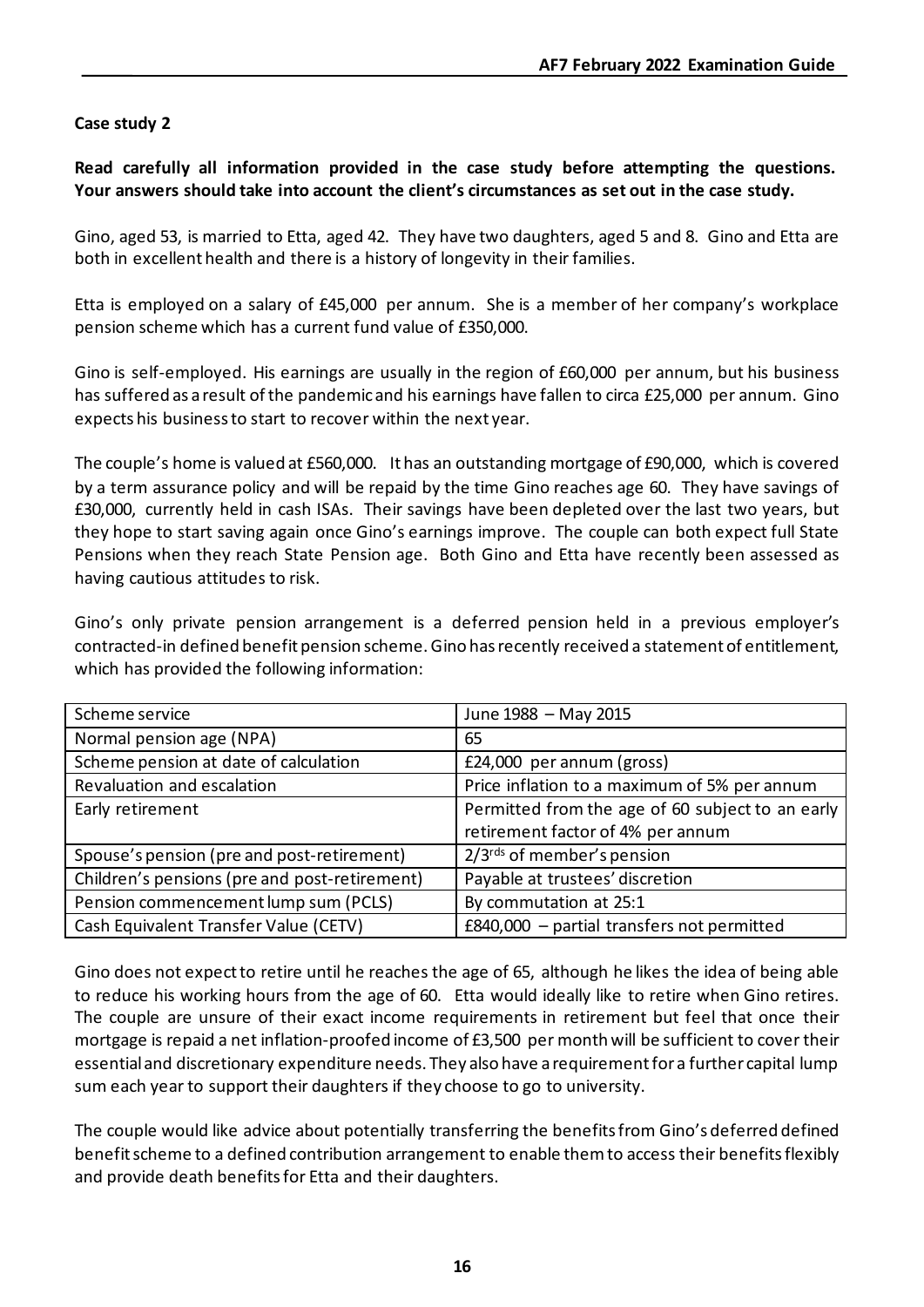#### **Questions**

- **8.** State the additional information you would require from the scheme administrator of Gino's deferred defined benefit pension scheme, before making a personal recommendation regarding the potential transfer of his benefits from the scheme. **(8)**
- **9.** Before advising on a potential transfer out of a defined benefit pension scheme it is important to assess Gino and Etta's capacity for loss.

Based on the information provided in the case study, explain in detail the factors you would consider when assessing their capacity for loss. **(10)**

**10.** You have recommended that Gino should leave his benefits preserved in the defined benefit pension scheme.

Based on the information provided in the case study, explain in detail the reasons for this recommendation. **(12)**

**11.** The couple wish to ensure they can provide financial support for their daughters whilst they are financially dependent upon them.

Recommend a cost-effective life insurance policy that could be set up for this purpose. Within your recommendation you should include an appropriate term, a basis for determining the sum assured and details of how the policy should be set up. *Calculations in respect of the sum assured are not required.* **(8)**

**Total marks available for this question: 38**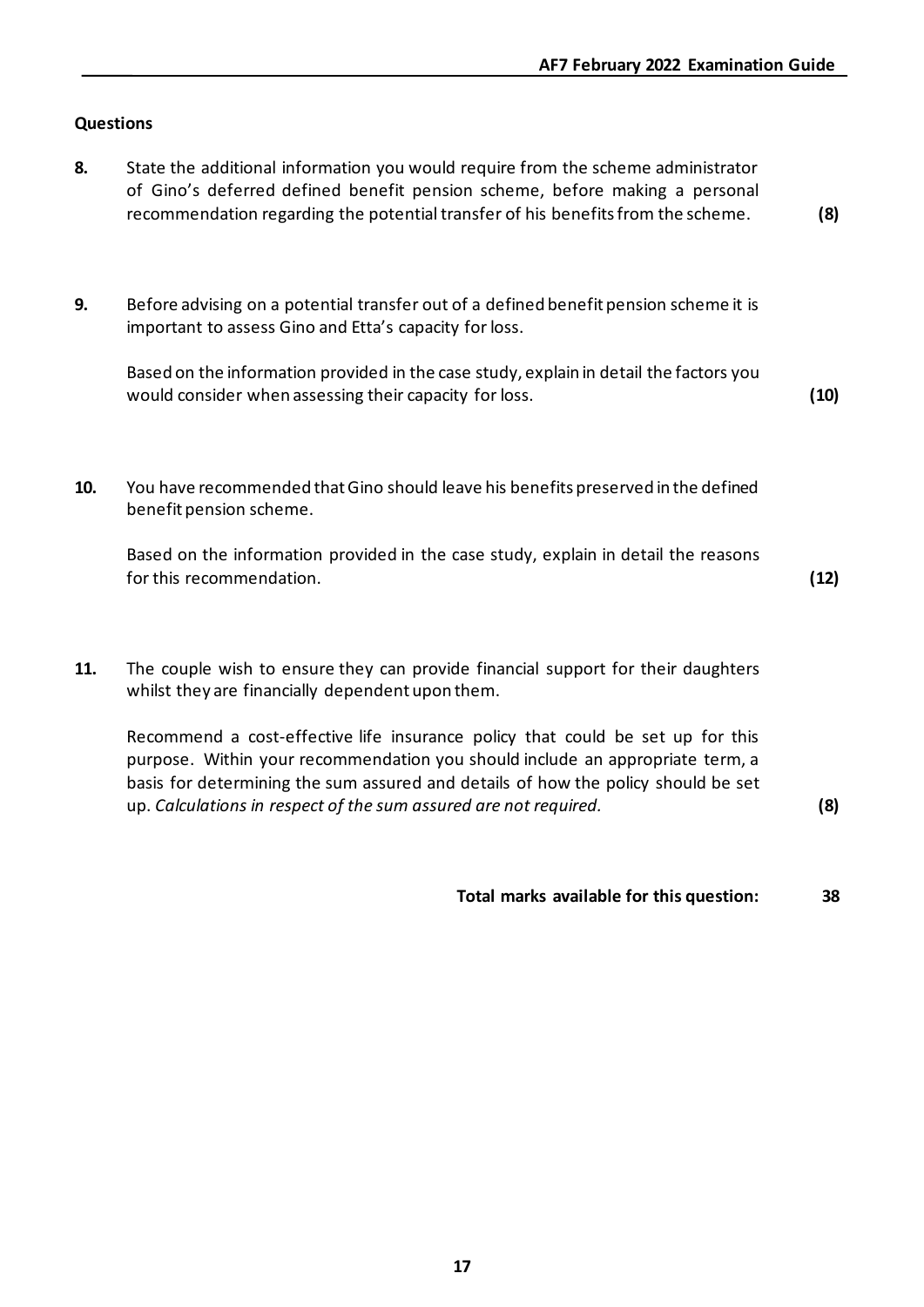#### **NOTE ON MODEL ANSWERS**

**The model answers given are those which would achieve maximum marks. However, there are alternative answers to some question parts which would also gain high marks. For the sake of clarity and brevity not all of these alternative answers are shown. An oblique (/) indicates an equally acceptable alternative answer.**

#### **Model answer for Question 1**

*Candidates would have scored full marks for any eight of the following:*

- All charges should be provided in cash terms;
- based on the actual CETV.

Including:

- Initial advice charges; and
- ongoing charges that apply in the first year;
- if the funds are to remain invested:
- and the client opted for ongoing services;
- ignoring any growth;
- but after reducing the CETV for the initial charge.
- Statement that advice charges are payable in full whether the transfer proceeds or not.

#### **Model answer for Question 2**

*Candidates would have scored full marks for any nine of the following:*

- What method of revaluation is used (i.e., fixed revaluation/S148 orders) / Fixed revaluation would be 6.25%.
- The age from which GMP will be paid/GMP will be paid from age 60.
- Whether a bridging pension is payable.
- Their Pre-88 GMP does not have to increase in payment;
- Post-88 GMP must increase by a minimum of CPI capped at 3%.
- Spouse's pension (of at least 50%) is included/not needed.
- Whether GMP benefits have been reconciled/equalised.
- How much of the deferred benefit/CETV is made up of GMP/what is the value of the GMP?
- GMP cannot provide PCLS.
- Are partial transfers allowed/can she leave GMP and transfer the rest.
- GMP is lost on transfer.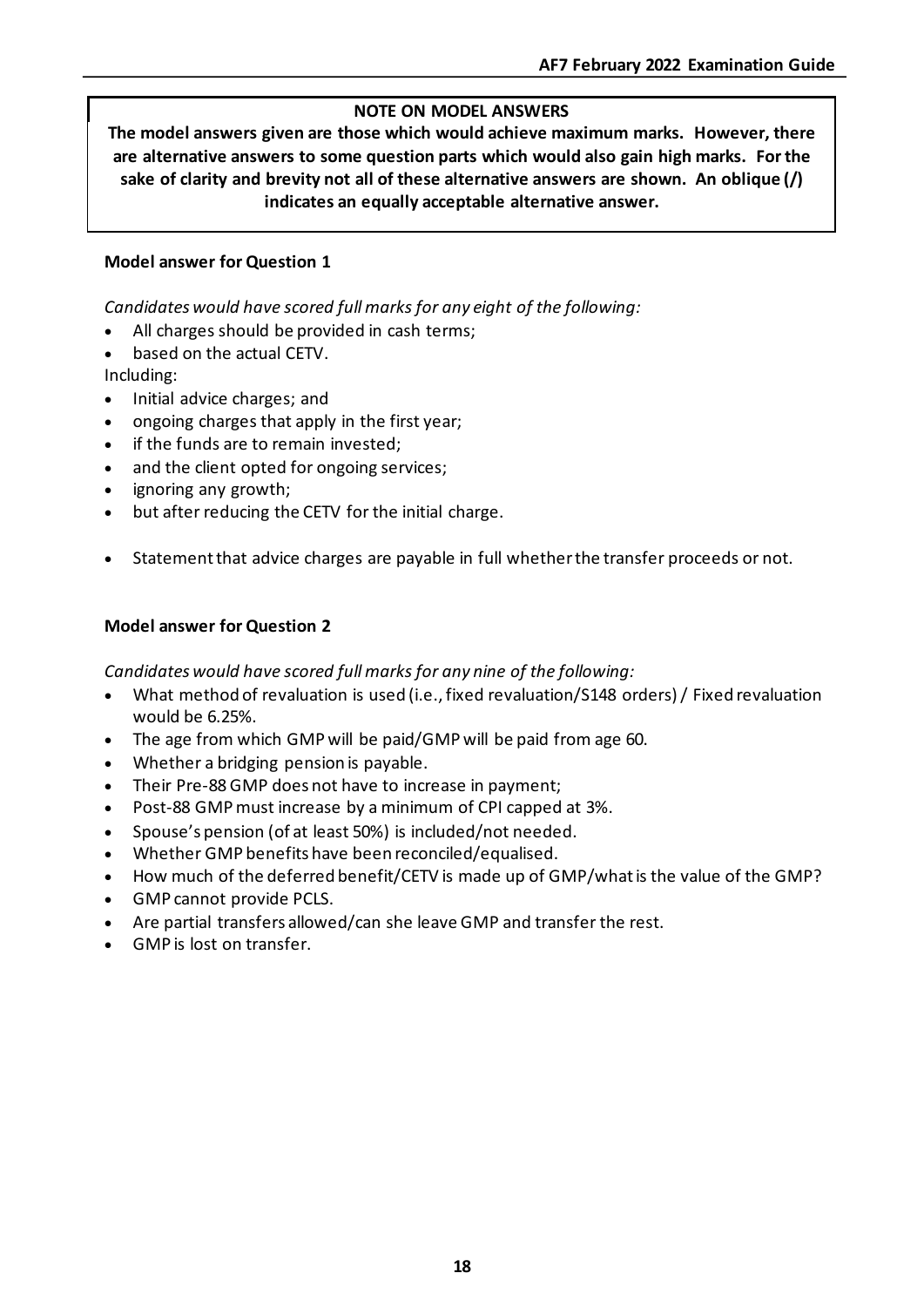- **(a)** Market falls in the early years of drawdown;
	- alongside ongoing withdrawals;
	- could significantly reduce the longevity/sustainability of a portfolio/increases the possibility that the funds will run out too soon/amplifies early losses.
- **(b)** *Candidates would have scored full marks for any four of the following:*
	- Take less income/spend growth/hold early years income in cash.
	- Utilise a rising equity glidepath strategy.
	- Calculate and use a Safe Withdrawal Rate.
	- Volatility protection/well diversified strategy/capital protected.
	- Buy an annuity/guaranteed income with part of the drawdown fund.

#### **Model answer for Question 4**

- **(a)** As the rights are not 'the actuarial equivalent'/the CETV is enhanced.
	- The transfer is not a permitted transfer.
- **(b)** He would revert to the standard LTA.
	- PCLS would reduce to 25% of the Standard LTA.
	- He would have an increased LTA charge.
- **(c)** If benefits were valued at more than £1m as at 5/4/2016;
	- He could apply for IP16;
	- Giving him an LTA of £1.25m.

#### **Case Study 1**

#### **Model answer for Question 5**

*Candidates would have scored full marks for any eight of the following:*

- The TVC assumes a spouse's pension;
- And Aadan is widowed.
- The TVC is based on the cost of securing an income of £22k p.a.
- Whereas Aadan will only need to take small ad-hoc withdrawals; and
- wishes to leave the balance of the fund to his son.
- The TVC assumes that no PCLS is taken;
- Whereas Aaden may wish to take some PCLS.
- The TVC assumes annuity purchase;
- whereas Aadan will not be purchasing an annuity with this fund/will utilise FAD.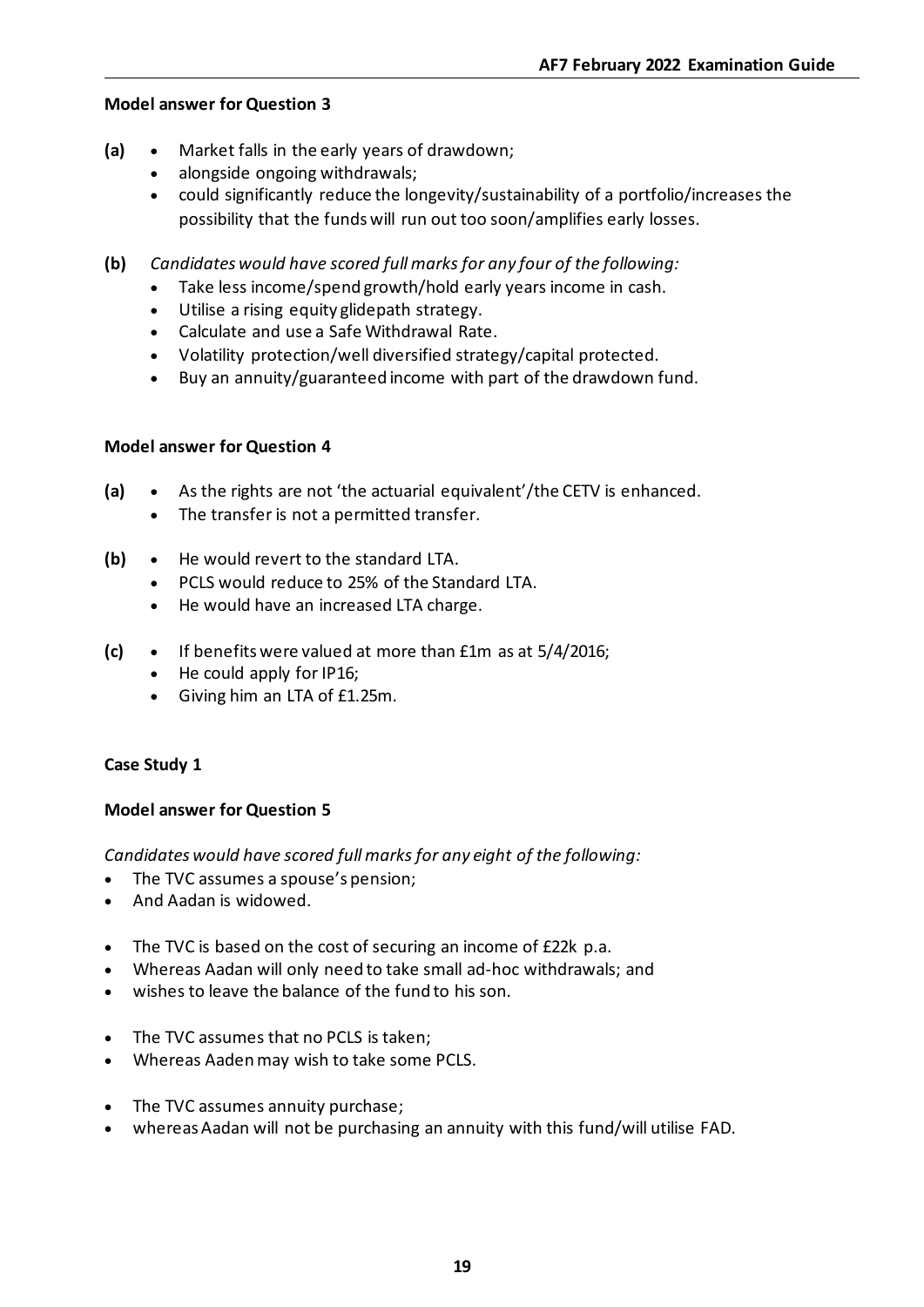- **(a) Level**
	- Reduces the amount needed to purchase the annuity.
	- He will have sufficient pension funds available to cover any inflation proofing needed/state pension has some escalation/other assets available;
	- and he can ensure the extra funds (to cover inflation) are withdrawn as tax efficiently as possible.
	- His income needs may reduce in the future;
	- leaving him with excess income in his estate for IHT/leaves a larger fund outside the estate/more funds left upon death.

#### **(b) 20-year guarantee**

- This will ensure the whole purchase price will be returned as income/will pay for the full 20 years;
- if he dies before the guarantee period is at its end.
- So could potentially provide death benefits for his son.
- **(c)** *Candidates would have scored full marks for any four of the following:* **Why wife pension**
	- As his wife died before age 75;
	- and the income will be purchased (it will be designated) before the two-year window is at its end;
	- the income will be tax-free.
	- Reducing the funds needed to purchase income (as its tax-free income).
	- As his State pension is below his Personal Allowance he will remain a non-taxpayer/ maximises his ability to plan tax efficient withdrawals from his remaining pension funds.

#### **Model answer for Question 7**

- **(a)** *Candidates would have scored full marks for any six of the following:*
	- Income Tax Free if death pre-75.
	- Income from uncrystallised funds is subject to the two-year window;
	- Income from crystallised funds/mothers FAD is not subject to the two-year window;
	- Otherwise taxed at PAYE/marginal rate of recipient.
	- Likely to be free of IHT.
	- No LTA test for crystalised funds/mothers' FAD/death post-age 75.
	- LTA test on uncrystallised funds if death before age 75.
- **(b)** *Candidates would have scored full marks for any four of the following:*
	- Ensures that the scheme administrators are aware of Aadan's wishes;
	- although they are not legally binding.
	- It is important as trustees could pay the benefits to someone else,
	- especially if Aadan had a financial dependant at the time of his death/or if he remarries.
	- It can also help to speed up payment.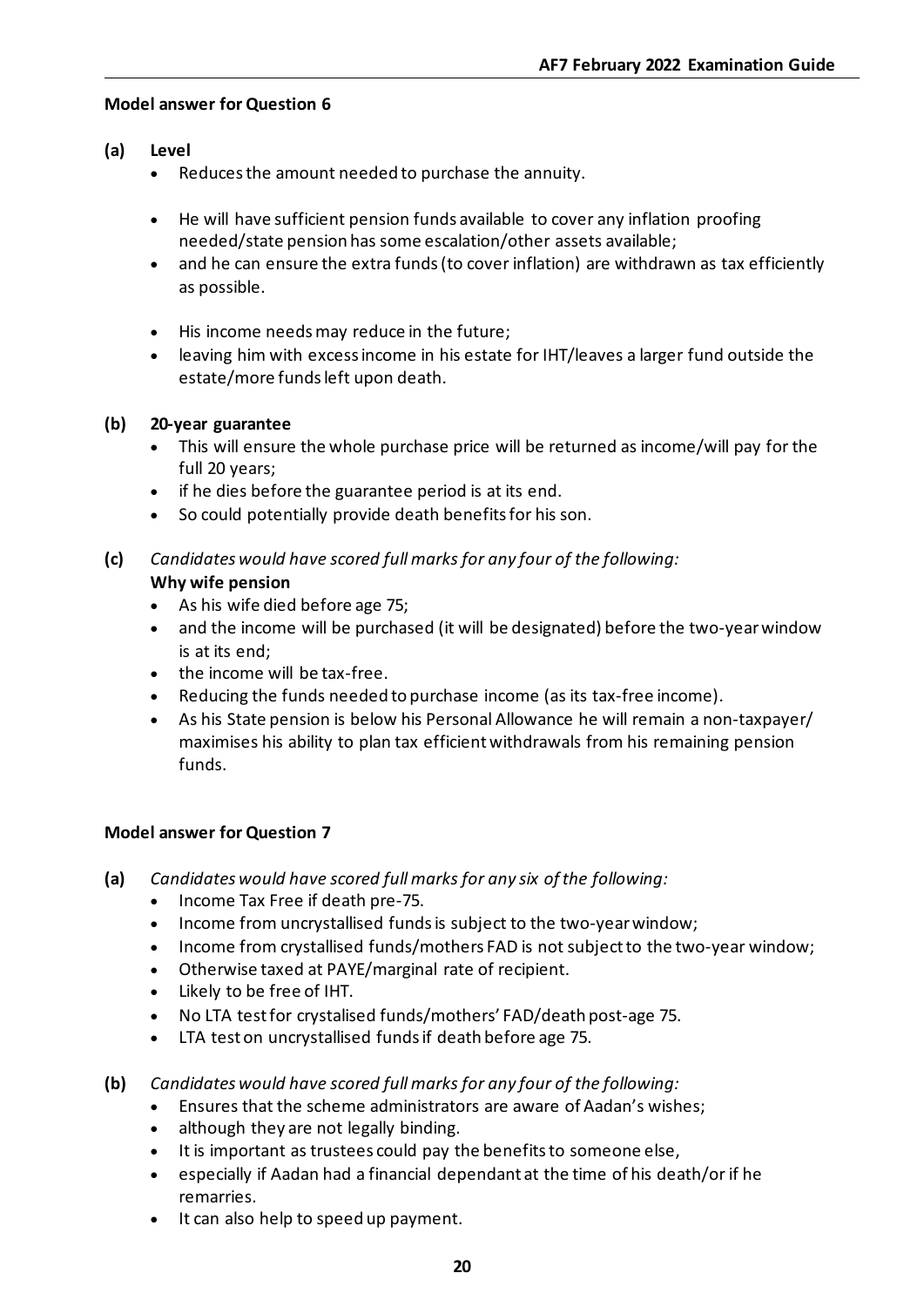*Candidates would have scored full marks for any eight of the following:*

- Scheme's definition of inflation (e.g., RPI/CPI).
- Amount of PCLS / basis for calculation of PCLS. (e.g., 3n x 80ths).
- Any lump sum death benefits (on death before retirement).
- Guarantee periods/ill-health benefits.
- Is there any reduction in the spouse's pension (since Etta is 11 years younger than Gino).
- Amount of children's pensions/is children's pension payable in addition to spouse's pension/what age is children's pension payable to.
- Funding status of the scheme/has the CETV been reduced or enhanced/strength of employer covenant.
- Is the scheme eligible for the PPF.
- Does the scheme offer Pension Increase Exchange or other modification options.
- Does the scheme offer a bridging pension.

#### **Case Study 2**

#### **Model answer for Question 9**

- They have two dependent children/their daughters are likely to be dependent upon them until the end of full-time education;
- plus further capital lump sums will be needed each year to support their daughters if they choose to go to university.
- They are both in excellent health there is a history of longevity in their families.
- Their income needs in retirement are uncertain/they feel that they need a net income of £3,500 per month in retirement;
- which should be inflation proofed/inflation proofing is important to them.
- They have an outstanding mortgage on their home;
- which is due to be repaid by the time Gino reaches the age of 60.
- They have limited savings/they have been drawing on cash savings.
- (Other than the defined benefit scheme) their only secure retirement income will be their state pensions/they expect to have full state pensions.
- Gino's scheme pension provides a 2/3rds spouse's pension.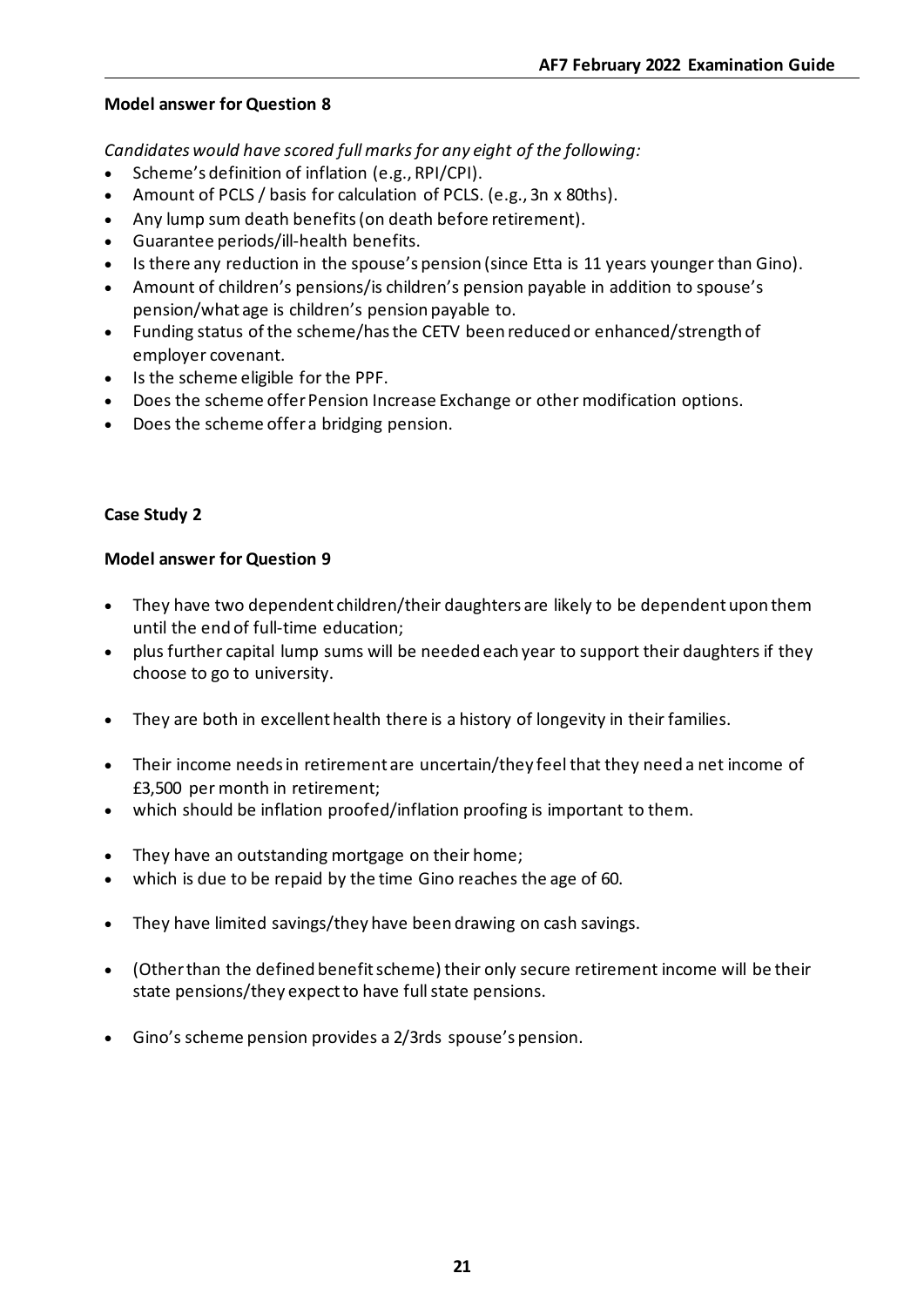*Candidates would have scored full marks for any twelve of the following:*

- The couple are in excellent health/there is a history of longevity in their families.
- and the defined benefit scheme will provide a guaranteed income for life/no investment risk;
- which will be inflation proofed (in line with their requirements).
- Their only other secure retirement income is their state pensions;
- and Etta's workplace pension scheme can be used to provide a flexible income stream if required.
- The scheme provides a valuable spouse's pension/2/3rds spouse's pension;
- plus children's pensions.
- They are not certain about when they will retire;
- or their exact income needs in retirement.
- There is no need to make a decision now to transfer the defined benefit scheme/Gino could reconsider closer to retirement.
- A transfer is not in line with the couple's cautious attitude to risk.
- Their capacity for loss is currently limited;
- and they appear to have limited investment experience.

#### **Model answer for Question 11**

*Candidates would have scored full marks for any eight of the following:*

- Level/decreasing term assurance/family income benefit;
- with a term until the youngest daughter will reach the end of full-time education.
- On a joint life first death basis/two separate policies;
- with a sum assured to cover the potential costs of supporting their daughters/to cover the balance of the costs after allowing for any children's pensions;
- and also, to ensure that the university costs can be covered if either of them were to die before the end of their daughters' full-time education.
- Held in a trust;
- for the benefit of each daughter/for the children;
- to ensure that the funds remain outside of the couple's estates for IHT purposes.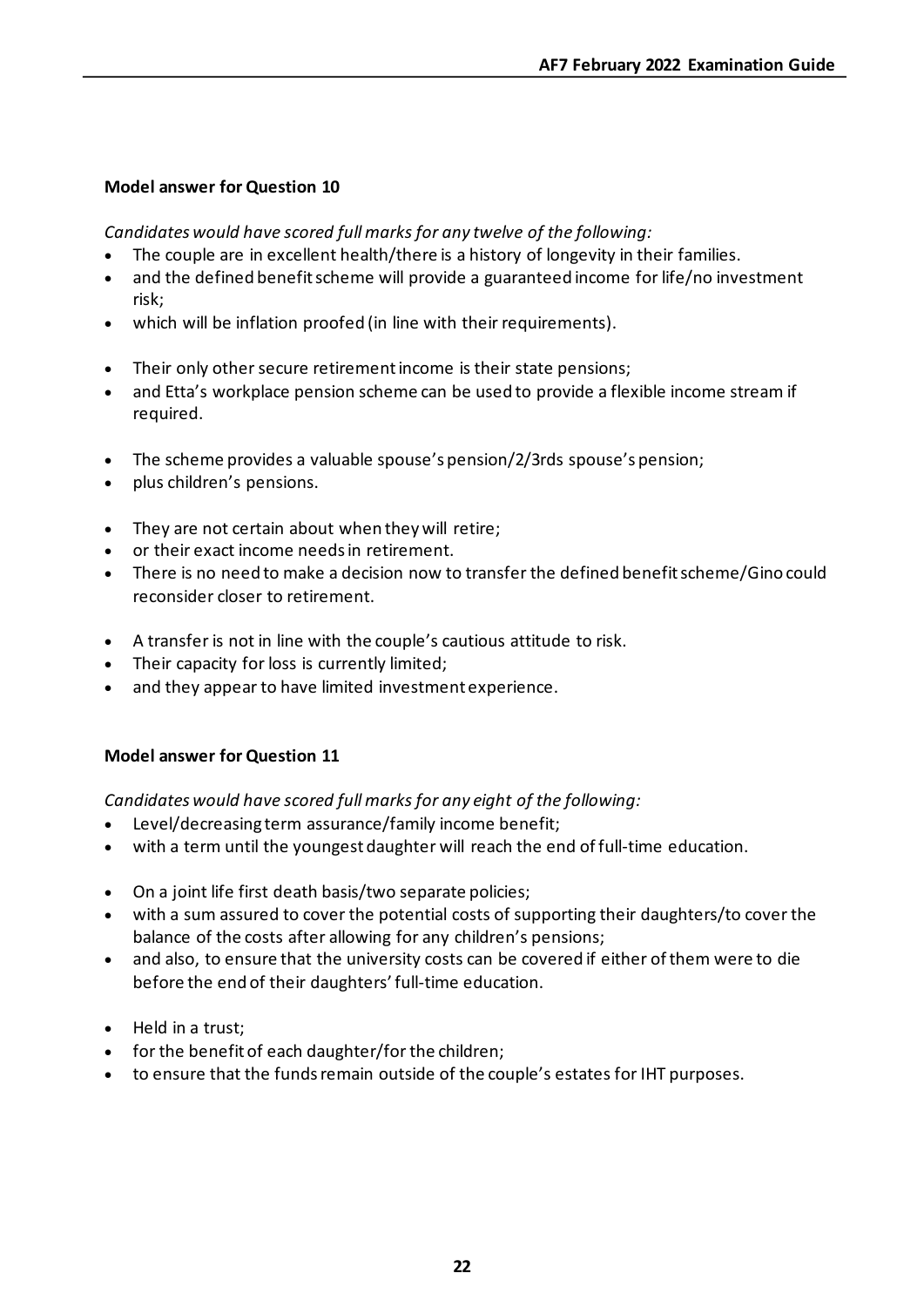#### **Glossary of terms**

*Some abbreviations candidates can you use in financial planning online exams:*

- **1.** ATR attitude to risk
- **2.** BRT Basic rate taxpayer
- **3.** BIK Benefit in kind
- **4.** CLT Chargeable Lifetime Transfer
- **5.** CFL capacity for loss
- **6.** CGT Capital Gains Tax
- **7.** DOV Deed of variation
- **8.** DIS Death-in-Service
- **9.** DFM Discretionary Fund Manager
- **10.** ESG Environmental, Social and Governance
- **11.** EPT Excluded Property Trust
- **12.** EPA Enduring Power of Attorney
- **13.** ERC Early repayment charges
- **14.** FAD flexi access drawdown
- **15.** FSCS Financial Services Compensation Scheme
- **16.** FOS Financial Ombudsman Service
- **17.** GAR guaranteed annuity rate
- **18.** HRT Higher rate taxpayer
- **19.** IHT Inheritance Tax
- **20.** IT Income Tax
- **21.** IVA Individual Voluntary Arrangement
- **22.** LPA Lasting Power of Attorney
- **23.** LTA lifetime allowance
- **24.** MVR market value reduction
- **25.** MPAA money purchase annual allowance
- **26.** NICs National Insurance contributions
- **27.** NPA Normal pension age
- **28.** NRA Normal retirement age
- **29.** NRB nil rate band
- **30.** OPG Office of the Public Guardian
- **31.** OEIC open ended investment company
- **32.** PAYE Pay As you Earn
- **33.** PPP personal pension plan
- **34.** PCLS pension commencement lump sum
- **35.** PA Personal Allowance
- **36.** PSA Personal Savings Allowance
- **37.** RAC retirement annuity contract
- **38.** RNRB residence nil rate band
- **39.** SIPP self-invested personal pension plan
- **40.** SEIS Seed Enterprise Investment Scheme
- **41.** UFPLS uncrystallised fund pension lump sum
- **42.** VCT Venture Capital Trust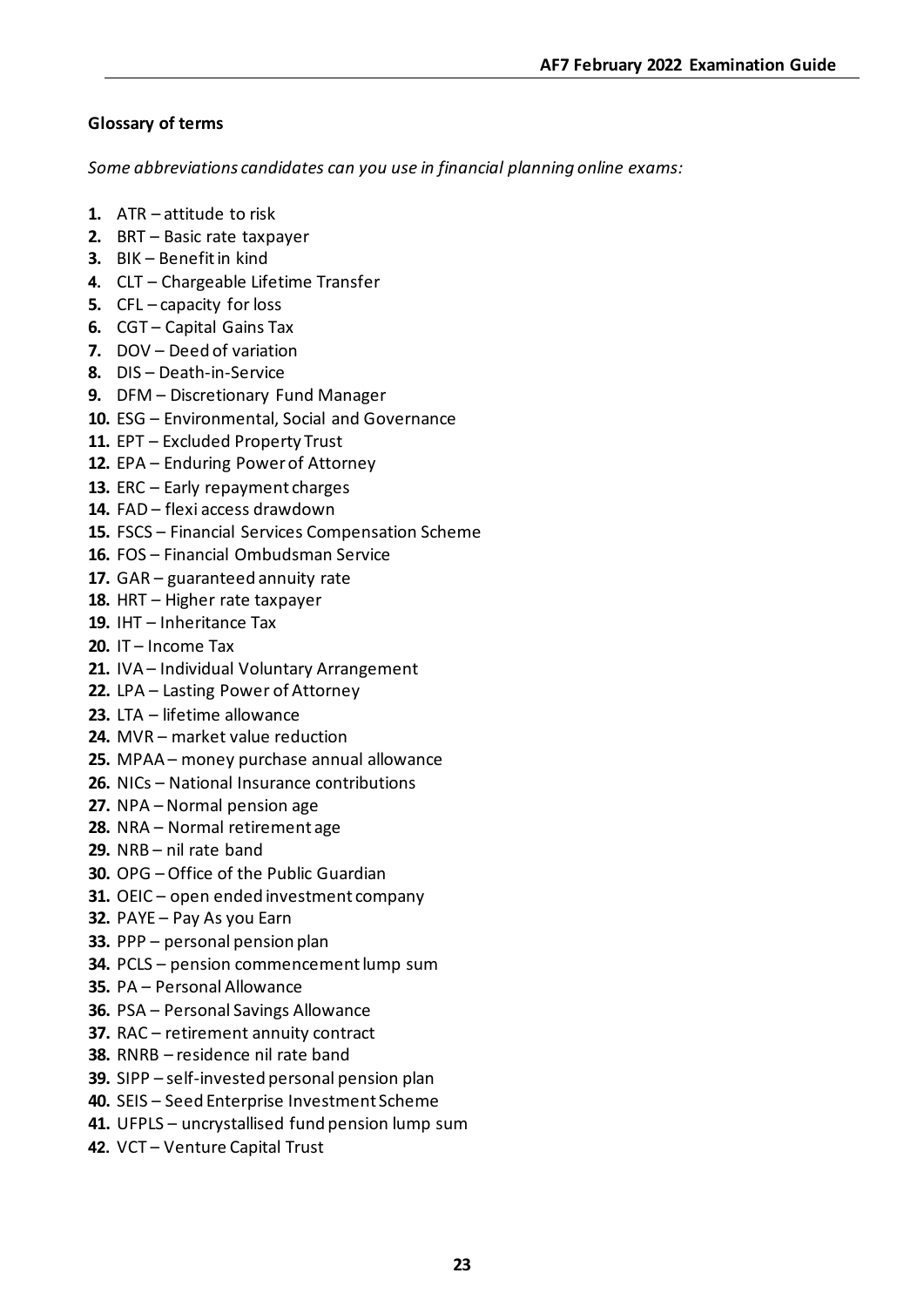**All questions in the May 2022 paper will be based on English law and practice applicable in the tax year 2021/2022, unless stated otherwise and should be answered accordingly.**

**The Tax Tables and Supplementary Information which follow are applicable to the September 2021, February 2022 and May 2022 examinations.**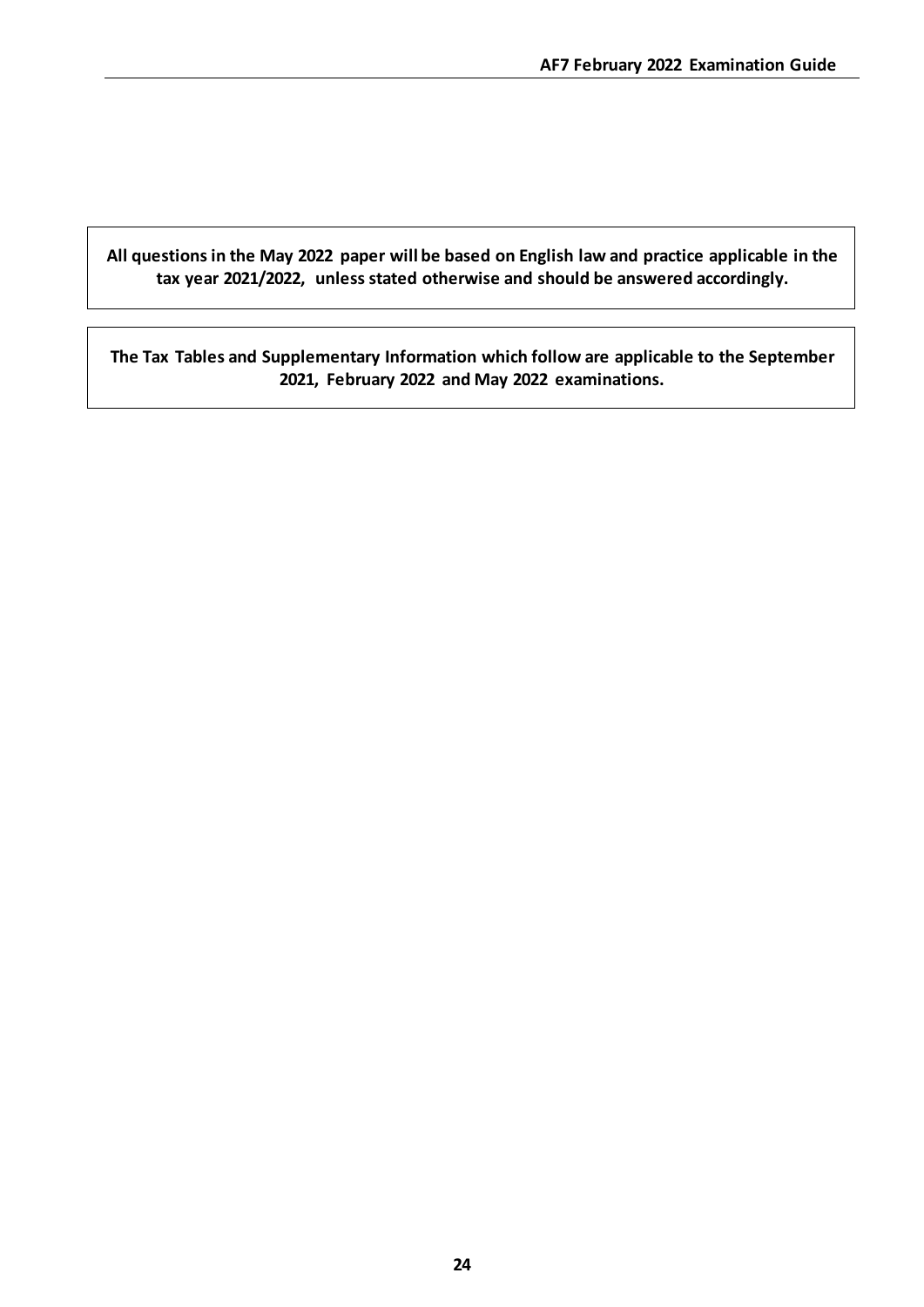| <b>INCOME TAX</b>                                                                                                                                   |              |           |
|-----------------------------------------------------------------------------------------------------------------------------------------------------|--------------|-----------|
| <b>RATES OF TAX</b>                                                                                                                                 | 2020/2021    | 2021/2022 |
| Starting rate for savings*                                                                                                                          | 0%           | 0%        |
| Basic rate                                                                                                                                          | 20%          | 20%       |
| Higher rate                                                                                                                                         | 40%          | 40%       |
| <b>Additional rate</b>                                                                                                                              | 45%          | 45%       |
| Starting-rate limit                                                                                                                                 | £5,000*      | £5,000*   |
| Threshold of taxable income above which higher rate applies                                                                                         | £37,500      | £37,700   |
| Threshold of taxable income above which additional rate applies                                                                                     | £150,000     | £150,000  |
| Child benefit charge:                                                                                                                               |              |           |
| 1% of benefit per £100 of adjusted net income between £50,000 $-$ £60,000                                                                           |              |           |
| *Only applicable to savings income that falls within the first £5,000 of income in excess of the personal<br>allowance                              |              |           |
| Dividend Allowance<br>Dividend tax rates                                                                                                            | £2,000       | £2,000    |
| Basic rate                                                                                                                                          | 7.5%         | 7.5%      |
| Higher rate                                                                                                                                         | 32.5%        | 32.5%     |
| <b>Additional rate</b>                                                                                                                              | 38.1%        | 38.1%     |
| <b>Trusts</b>                                                                                                                                       |              |           |
| Standard rate band                                                                                                                                  | £1,000       | £1,000    |
| Rate applicable to trusts<br>dividends                                                                                                              |              | 38.1%     |
| $\overline{\phantom{0}}$<br>other income                                                                                                            | 38.1%<br>45% | 45%       |
| <b>MAIN PERSONAL ALLOWANCES AND RELIEFS</b>                                                                                                         |              |           |
| Income limit for Personal Allowance $\delta$                                                                                                        | £100,000     | £100,000  |
| Personal Allowance (basic) §                                                                                                                        | £12,500      | £12,570   |
| Married/civil partners (minimum) at 10% t                                                                                                           | £3,510       | £3,530    |
| Married/civil partners at 10% +                                                                                                                     | £9,075       | £9,125    |
| Marriage Allowance                                                                                                                                  | £1,250       | £1,260    |
|                                                                                                                                                     |              |           |
| Income limit for Married Couple's Allowance +                                                                                                       | £30,200      | £30,400   |
| Rent a Room scheme - tax free income allowance                                                                                                      | £7,500       | £7,500    |
| <b>Blind Person's Allowance</b>                                                                                                                     | £2,500       | £2,520    |
| Enterprise Investment Scheme relief limit on £2,000,000 max**                                                                                       | 30%          | 30%       |
| Seed Enterprise Investment relief limit on £100,000 max                                                                                             | 50%          | 50%       |
| Venture Capital Trust relief limit on £200,000 max                                                                                                  | 30%          | 30%       |
| § the Personal Allowance reduces by £1 for every £2 of income above the income limit irrespective of age<br>(under the income threshold).           |              |           |
| t where at least one spouse/civil partner was born before 6 April 1935.<br>** Investment above £1,000,000 must be in knowledge-intensive companies. |              |           |
| Child Tax Credit (CTC)                                                                                                                              |              |           |

| - Child element per child (maximum)     | £2,830  | £2,845  |
|-----------------------------------------|---------|---------|
| - family element                        | £545    | £545    |
| Threshold for tapered withdrawal of CTC | £16,385 | £16,480 |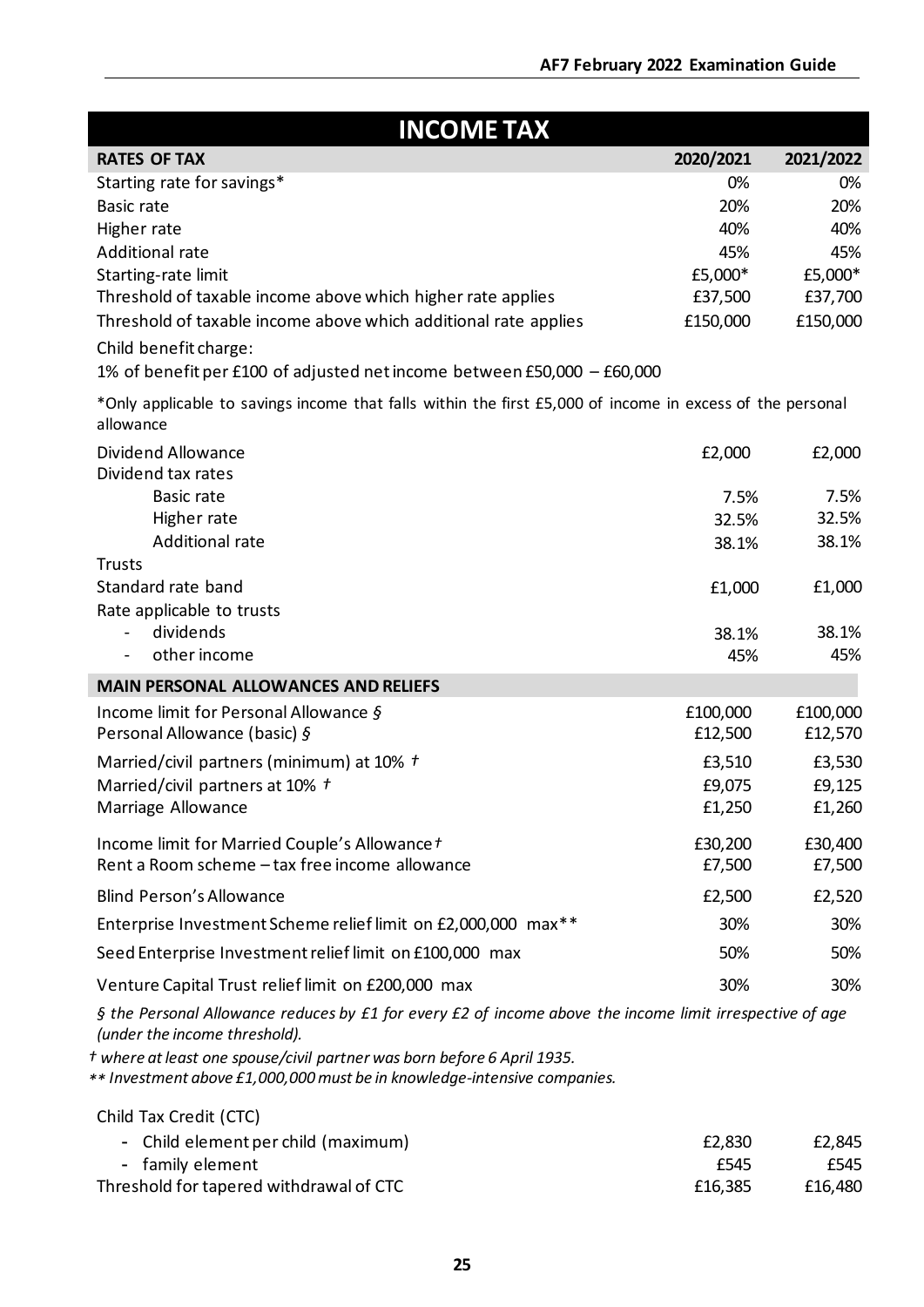| <b>NATIONAL INSURANCE CONTRIBUTIONS</b> |                                       |  |
|-----------------------------------------|---------------------------------------|--|
| <b>Class 1 Employee</b>                 | Weekly                                |  |
|                                         |                                       |  |
| Lower Earnings Limit (LEL)              | £120                                  |  |
| Primary threshold                       | £184                                  |  |
| <b>Upper Earnings Limit (UEL)</b>       | £967                                  |  |
|                                         |                                       |  |
| Total earnings £ per week               | <b>CLASS 1 EMPLOYEE CONTRIBUTIONS</b> |  |
|                                         |                                       |  |
| Up to 184.00*                           | Nil                                   |  |
| $184.00 - 967.00$                       | 12%                                   |  |
| Above 967.00                            | 2%                                    |  |

*\*Thisisthe primary threshold below which no NI contributionsare payable. However, the lower earningslimit is £120 per week. This £120 to £184 band is a zero-rate band introduced in order to protect lower earners' rights to contributory State benefits e.g. the New State Pension.* 

| Total earnings £ per week | <b>CLASS 1 EMPLOYER CONTRIBUTIONS</b> |
|---------------------------|---------------------------------------|
|                           |                                       |
| Below 170.00**            | Nil                                   |
| $170.00 - 967.00$         | 13.8%                                 |
| Excess over 967.00        | N/A                                   |
|                           |                                       |

*\*\* Secondary earningsthreshold.*

| Class 2 (self-employed) | Flat rate per week £3.05 where profits exceed £6,515 per annum. |  |
|-------------------------|-----------------------------------------------------------------|--|
| Class 3 (voluntary)     | Flat rate per week £15.40.                                      |  |
| Class 4 (self-employed) | 9% on profits between £9,568 - £50,270.                         |  |
|                         | 2% on profits above £50,270.                                    |  |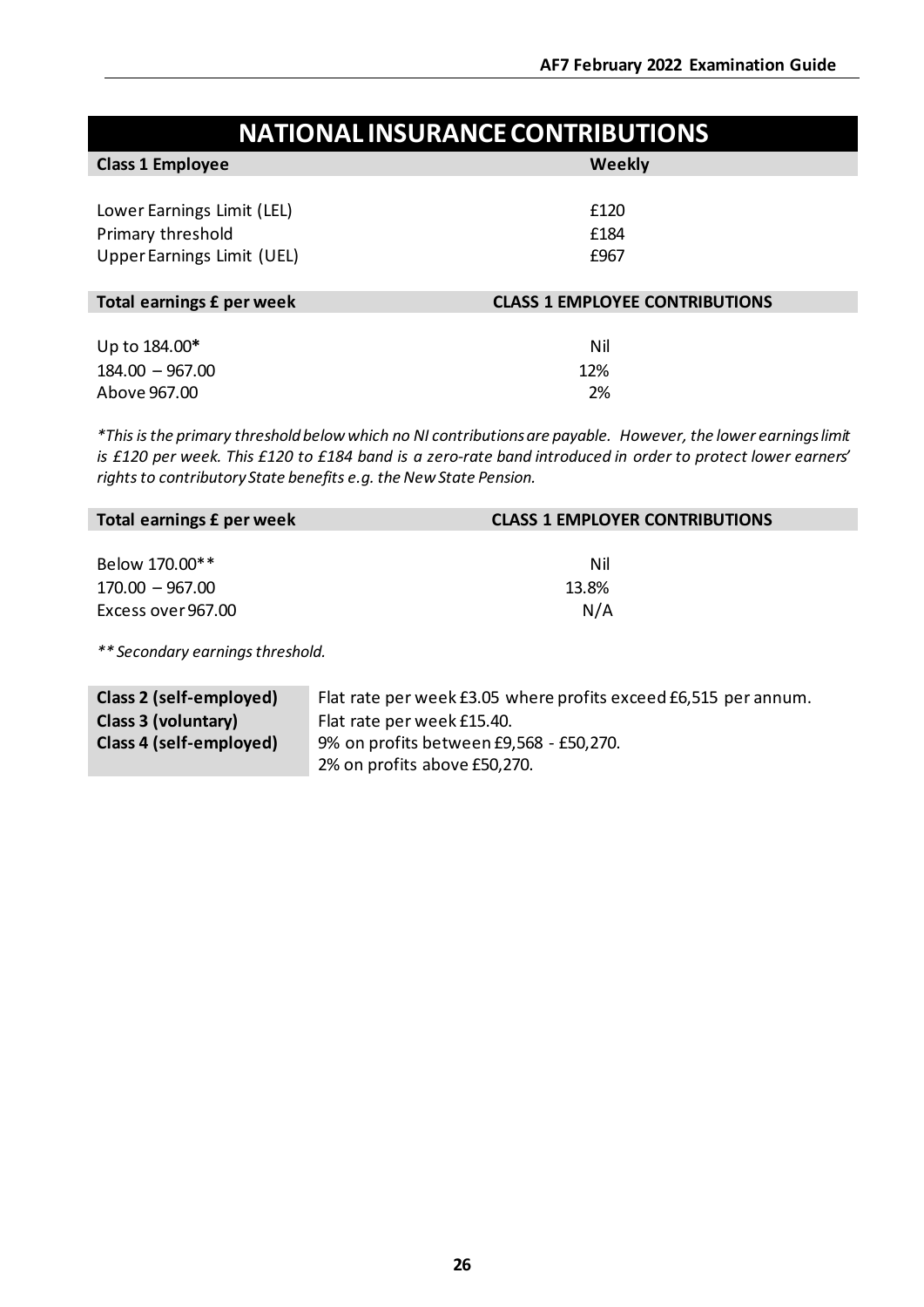| <b>PENSIONS</b>              |                           |  |
|------------------------------|---------------------------|--|
| <b>TAX YEAR</b>              | <b>LIFETIME ALLOWANCE</b> |  |
| 2006/2007                    | £1,500,000                |  |
| 2007/2008                    | £1,600,000                |  |
| 2008/2009                    | £1,650,000                |  |
| 2009/2010                    | £1,750,000                |  |
| 2010/2011                    | £1,800,000                |  |
| 2011/2012                    | £1,800,000                |  |
| 2012/2013 & 2013/2014        | £1,500,000                |  |
| 2014/2015 & 2015/2016        | £1,250,000                |  |
| 2016/2017 & 2017/2018        | £1,000,000                |  |
| 2018/2019                    | £1,030,000                |  |
| 2019/2020                    | £1,055,000                |  |
| 2020/2021 & 2021/2022        | £1,073,100                |  |
| LIFFTINAE ALLAMAANAE ALLADAE |                           |  |

#### **LIFETIME ALLOWANCE CHARGE**

55% of excess overlifetime allowance if taken as a lump sum.

25% of excess overlifetime allowance if taken in the form of income.

#### **ANNUAL ALLOWANCE**

| <b>TAX YEAR</b>         | <b>ANNUAL ALLOWANCE</b> |
|-------------------------|-------------------------|
| 2015/2016               | £40,000~                |
| $2016/2017 - 2021/2022$ | £40,000*                |

~ increased to £80,000 for pension input between 6 April - 8 July 2015. If not used, can be carried forward to *pension input period of 9 July 2015 - 6 April 2016, subject to a maximum of £40,000.*

*\*reducing by £1 for every £2 of 'adjusted income' over £240,000 to a minimum of £4,000 if 'threshold income'is also over £200,000.*

| <b>MONEY PURCHASE ANNUAL ALLOWANCE</b> | 2020/2021 | 2021/2022 |
|----------------------------------------|-----------|-----------|
|                                        | £4,000    | £4,000    |
|                                        |           |           |

**ANNUAL ALLOWANCE CHARGE**

20% - 45% determined by the member's taxable income and the amount of total pension input in excess of the annual allowance or money purchase annual allowance.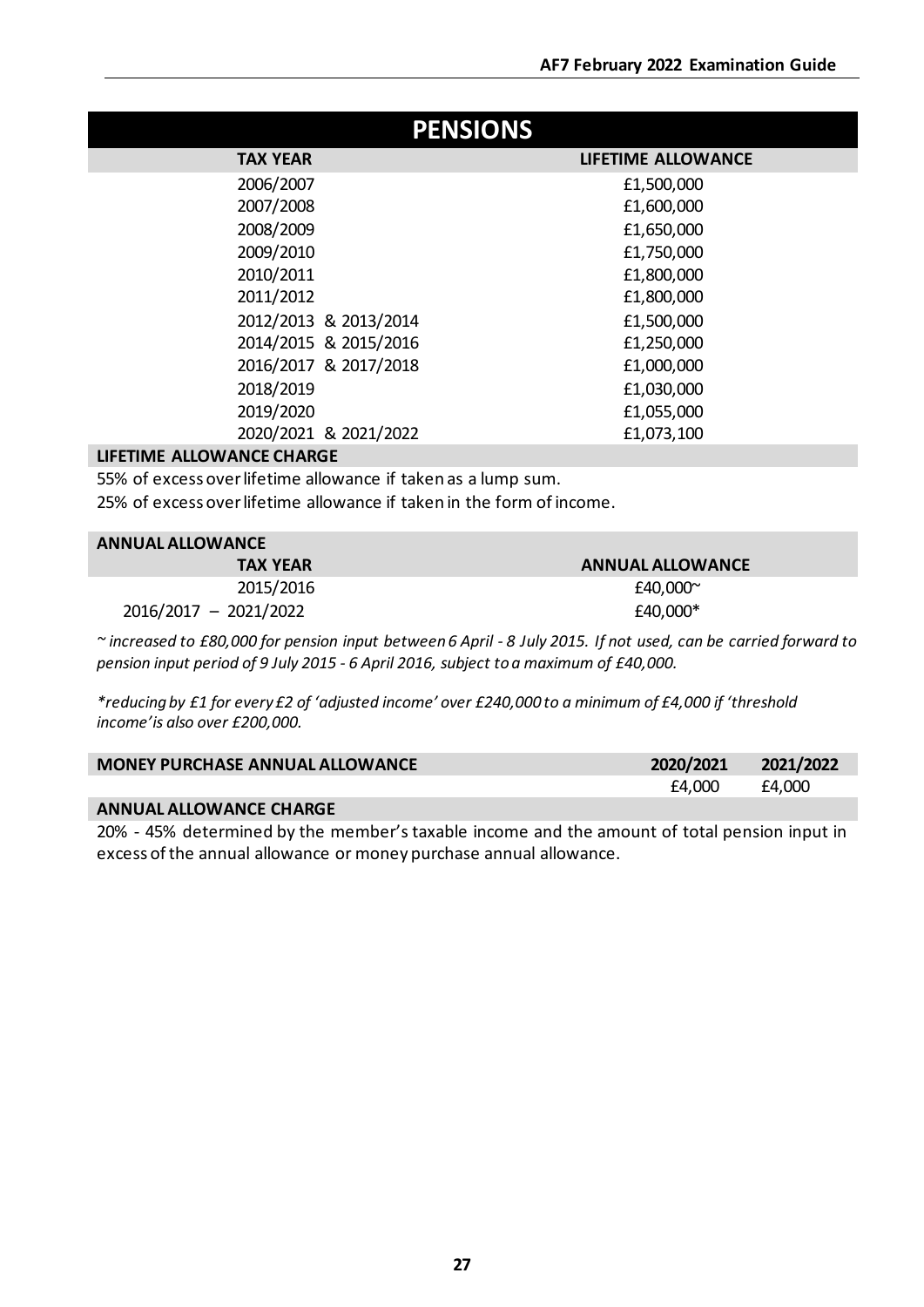### **AF7 February 2022 Examination Guide**

| <b>CAPITAL GAINS TAX</b>                                                  |            |            |  |
|---------------------------------------------------------------------------|------------|------------|--|
| <b>EXEMPTIONS</b>                                                         | 2020/2021  | 2021/2022  |  |
|                                                                           |            |            |  |
| Individuals, estates etc                                                  | £12,300    | £12,300    |  |
| Trusts generally                                                          | £6,150     | £6,150     |  |
| Chattels proceeds (restricted to five thirds of proceeds exceeding limit) | £6,000     | £6,000     |  |
|                                                                           |            |            |  |
| <b>TAX RATES</b>                                                          |            |            |  |
| Individuals:                                                              |            |            |  |
| Up to basic rate limit                                                    | 10%        | 10%        |  |
| Above basic rate limit                                                    | 20%        | 20%        |  |
| Surcharge for residential property and carried interest                   | 8%         | 8%         |  |
|                                                                           |            |            |  |
| <b>Trustees and Personal Representatives</b>                              | 20%        | 20%        |  |
|                                                                           |            |            |  |
| Business Asset Disposal Relief* - Gains taxed at:                         | 10%        | 10%        |  |
| Lifetime limit                                                            | £1,000,000 | £1,000,000 |  |
|                                                                           |            |            |  |

*\*For trading businesses and companies (minimum 5% employee or director shareholding) if held for at least two years.*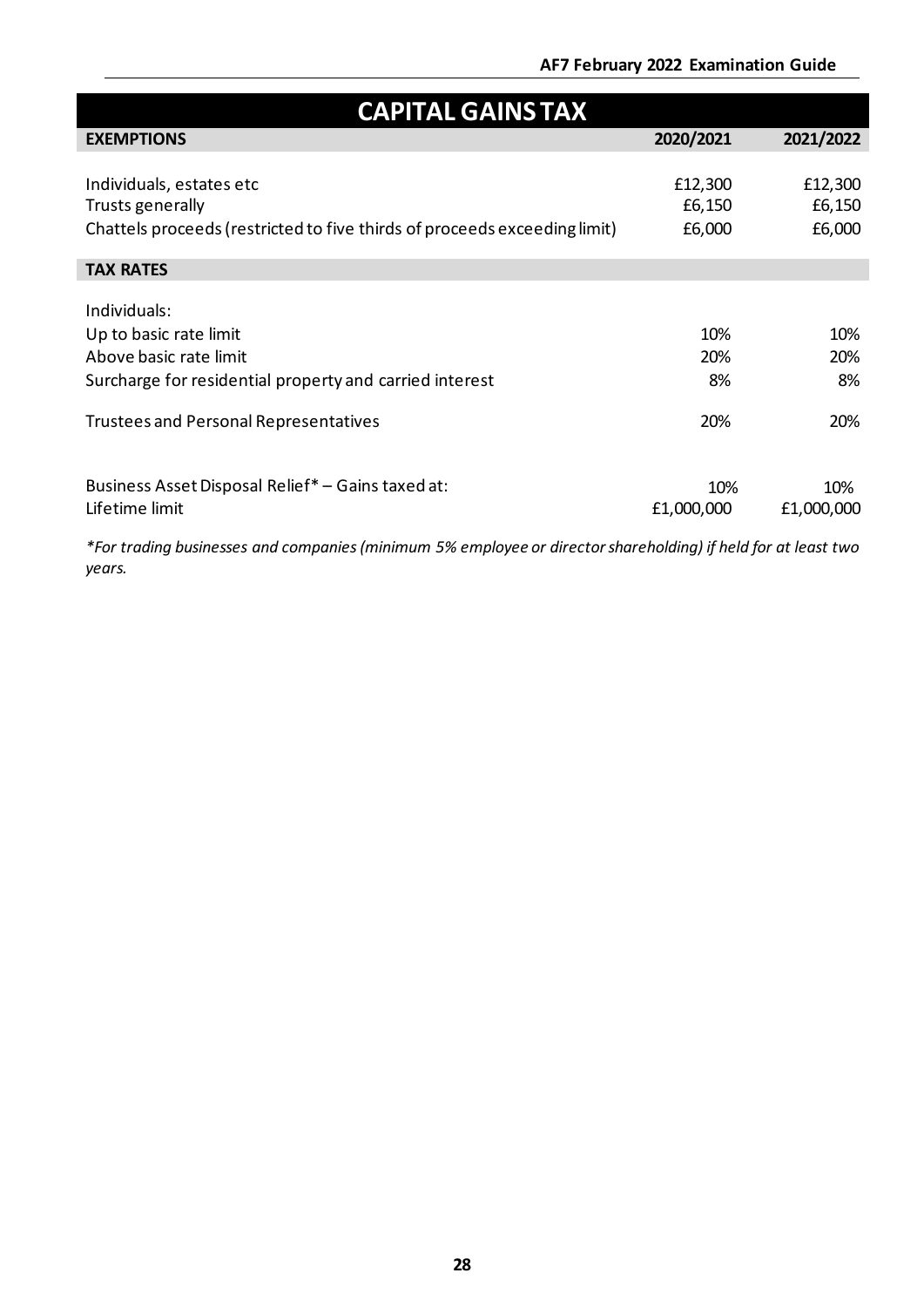|                                                                                                                                                                                           | <b>INHERITANCE TAX</b> |                |                |                                              |                                              |
|-------------------------------------------------------------------------------------------------------------------------------------------------------------------------------------------|------------------------|----------------|----------------|----------------------------------------------|----------------------------------------------|
| <b>RATES OF TAX ON TRANSFERS</b>                                                                                                                                                          |                        |                |                | 2020/2021                                    | 2021/2022                                    |
| Transfers made on death<br>- Up to £325,000<br>- Excess over £325,000                                                                                                                     |                        |                |                | Nil<br>40%                                   | Nil<br>40%                                   |
| <b>Transfers</b><br>- Lifetime transfers to and from certain trusts                                                                                                                       |                        |                |                | 20%                                          | 20%                                          |
| A lower rate of 36% applies where at least 10% of deceased's net estate is left to a registered charity.                                                                                  |                        |                |                |                                              |                                              |
| <b>MAIN EXEMPTIONS</b>                                                                                                                                                                    |                        |                |                |                                              |                                              |
| Transfers to<br>- UK-domiciled spouse/civil partner<br>- non-UK-domiciled spouse/civil partner (from UK-domiciled spouse)<br>- main residence nil rate band*<br>- UK-registered charities |                        |                |                | No limit<br>£325,000<br>£175,000<br>No limit | No limit<br>£325,000<br>£175,000<br>No limit |
| *Available for estates up to £2,000,000 and then tapered at the rate of £1 for every £2 in excess until fully<br>extinguished.                                                            |                        |                |                |                                              |                                              |
| Lifetime transfers<br>- Annual exemption per donor<br>- Small gifts exemption                                                                                                             |                        |                |                | £3,000<br>£250                               | £3,000<br>£250                               |
| Wedding/civil partnership gifts by<br>- parent<br>- grandparent/bride and/or groom<br>- other person                                                                                      |                        |                |                | £5,000<br>£2,500<br>£1,000                   | £5,000<br>£2,500<br>£1,000                   |
| 100% relief: businesses, unlisted/AIM companies, certain farmland/building<br>50% relief: certain other business assets                                                                   |                        |                |                |                                              |                                              |
| Reduced tax charge on gifts within 7 years of death:<br>- Years before death<br>- Inheritance Tax payable                                                                                 | $0 - 3$<br>100%        | 3-4<br>80%     | $4 - 5$<br>60% | $5-6$<br>40%                                 | $6 - 7$<br>20%                               |
| Quick succession relief:<br>- Years since IHT paid<br>- Inheritance Tax relief                                                                                                            | $0 - 1$<br>100%        | $1 - 2$<br>80% | $2 - 3$<br>60% | $3 - 4$<br>40%                               | $4 - 5$<br>20%                               |

I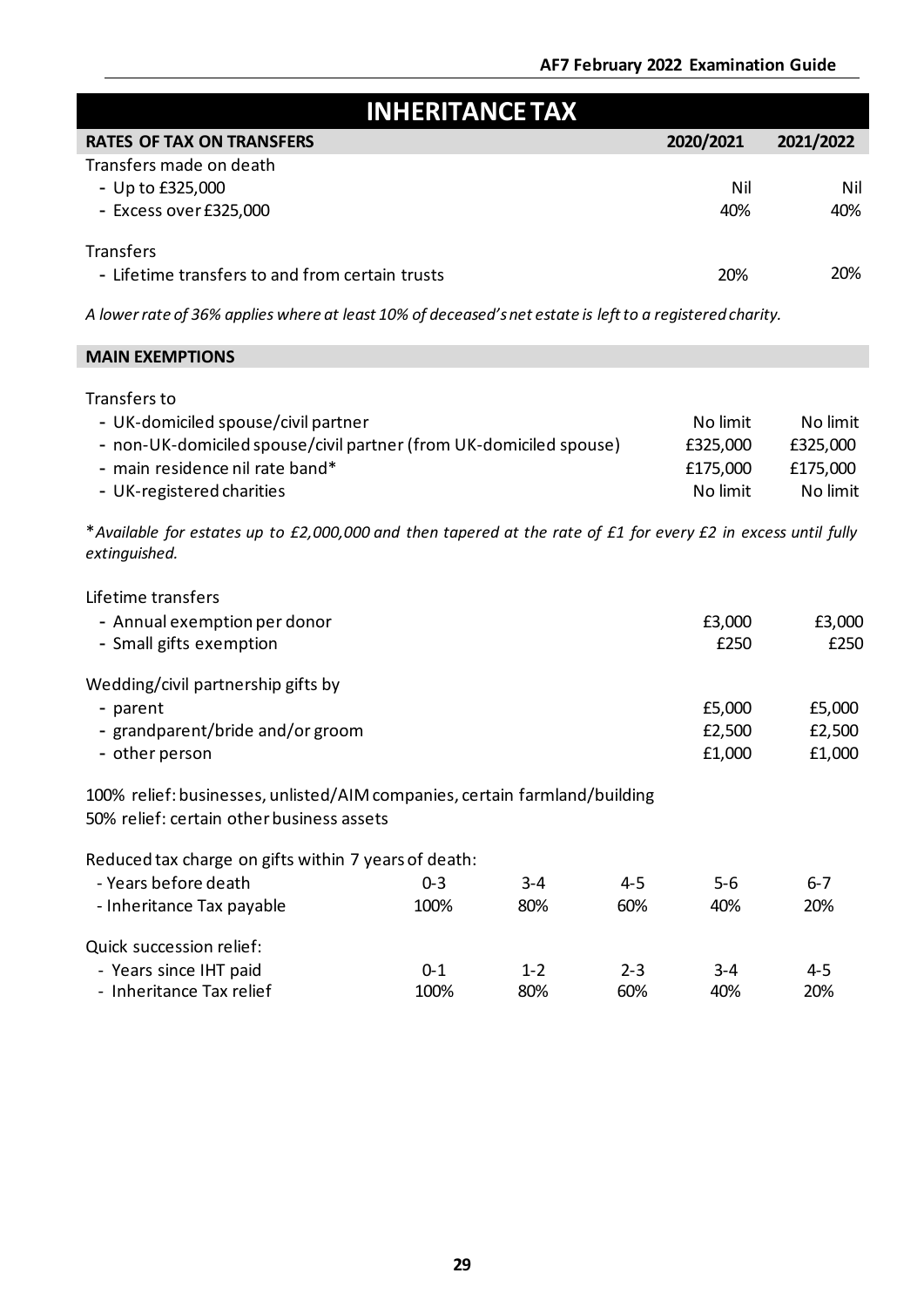# **PRIVATE VEHICLES USED FOR WORK**

**2020/2021 Rates 2021/2022 Rates**

#### **Cars**

On the first 10,000 business miles in tax year 45p per mile 45p per mile<br>Each business mile above 10,000 business miles 25p per mile 25p per mile Each business mile above 10,000 business miles 2<br>**2**<br>2 **Motorcycles** 24p per mile 24p per mile 24p per mile 24p per mile 24p per mile 20p per mile 20p per mile 20p per mile 20p per mile 20p per mile 20p per mile 20p per mile 20p per mile 20p per mile 20p per mile 20p per mile **Bicycles** 20p per mile 20p per mile

| 15p per mile | 45p p |
|--------------|-------|
| 5p per mile  | 25p p |
| 4p per mile  | 24p p |
| 20p per mile | 20p p |

| 25p per mile |
|--------------|
| 24p per mile |
| 20p per mile |

reducing balance

| <b>MAIN CAPITAL AND OTHER ALLOWANCES</b>                                                                                                                                                       |             |                                                                                                 |              |                                     |
|------------------------------------------------------------------------------------------------------------------------------------------------------------------------------------------------|-------------|-------------------------------------------------------------------------------------------------|--------------|-------------------------------------|
|                                                                                                                                                                                                |             |                                                                                                 | 2020/2021    | 2021/2022                           |
| Plant & machinery (excluding cars) 100% annual investment allowance<br>(first year)<br>Plant & machinery (reducing balance) per annum<br>Patent rights & know-how (reducing balance) per annum |             |                                                                                                 | 18%<br>25%   | £1,000,000 £1,000,000<br>18%<br>25% |
| Certain long-life assets, integral features of buildings (reducing balance)<br>per annum                                                                                                       |             |                                                                                                 | 6%           | 6%                                  |
| Energy & water-efficient equipment                                                                                                                                                             |             |                                                                                                 | 100%         | 100%                                |
| Zero emission goods vehicles (new)<br>Electric charging points                                                                                                                                 |             |                                                                                                 | 100%<br>100% | 100%<br>100%                        |
| Qualifying flat conversions, business premises & renovations                                                                                                                                   |             |                                                                                                 | 100%         | 100%                                |
|                                                                                                                                                                                                |             | Motor cars: Expenditure on or after 1 April 2016 (Corporation Tax) or 6 April 2016 (Income Tax) |              |                                     |
| $CO2$ emissions of g/km:                                                                                                                                                                       | 50 or less* | 51-110                                                                                          | 111 or more  |                                     |
| Capital allowance:                                                                                                                                                                             | 100%        | 18%                                                                                             | 6%           |                                     |

reducing balance

first year

\**Ifnew*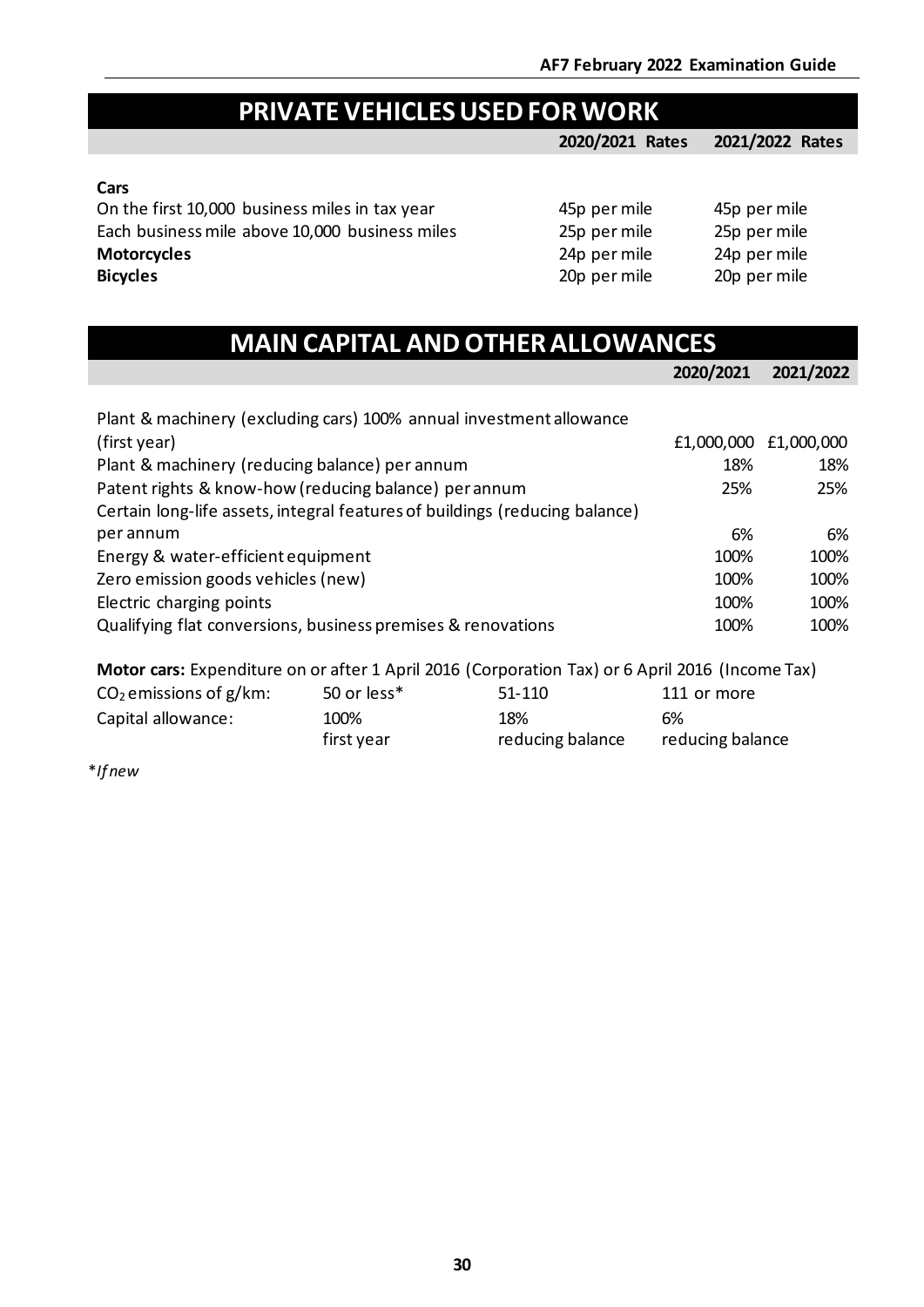# **MAIN SOCIAL SECURITYBENEFITS 2020/2021 2021/2022** Child Benefit First child **£** 21.05 **£** 21.15 Subsequent children 13.95 14.00 Guardian's allowance 17.90 18.00 Employment and Support Allowance Assessment Phase Age 16 - 24 Up to 58.90 Up to £59.20 Aged 25 or over Up to 74.35 Up to £74.70 Main Phase Work Related Activity Group Up to 74.35 Up to 104.40 Support Group Up to 113.55 Up to 114.10 Attendance Allowance Lower rate 59.70 60.00 Higher rate 89.15 89.60 Basic State Pension Single 134.25 137.60 Married 268.50 275.20 New State Pension Single 175.20 179.60 Pension Credit Single person standard minimum guarantee 173.75 177.10 Married couple standard minimum guarantee 265.20 270.30 Maximum savings ignored in calculating income 10,000.00 10,000.00 Bereavement Support Payment Higher rate – First payment 3,500.00 3,500.00 Higher rate – monthly payment 350.00 350.00 Lower rate – First payment 2,500.00 2,500.00 Lower rate – monthly payment 100.00 100.00 Jobseeker's Allowance Age 18 - 24 58.90 59.20 Age 25 or over 74.35 74.70 Statutory Maternity, Paternity and Adoption Pay 151.97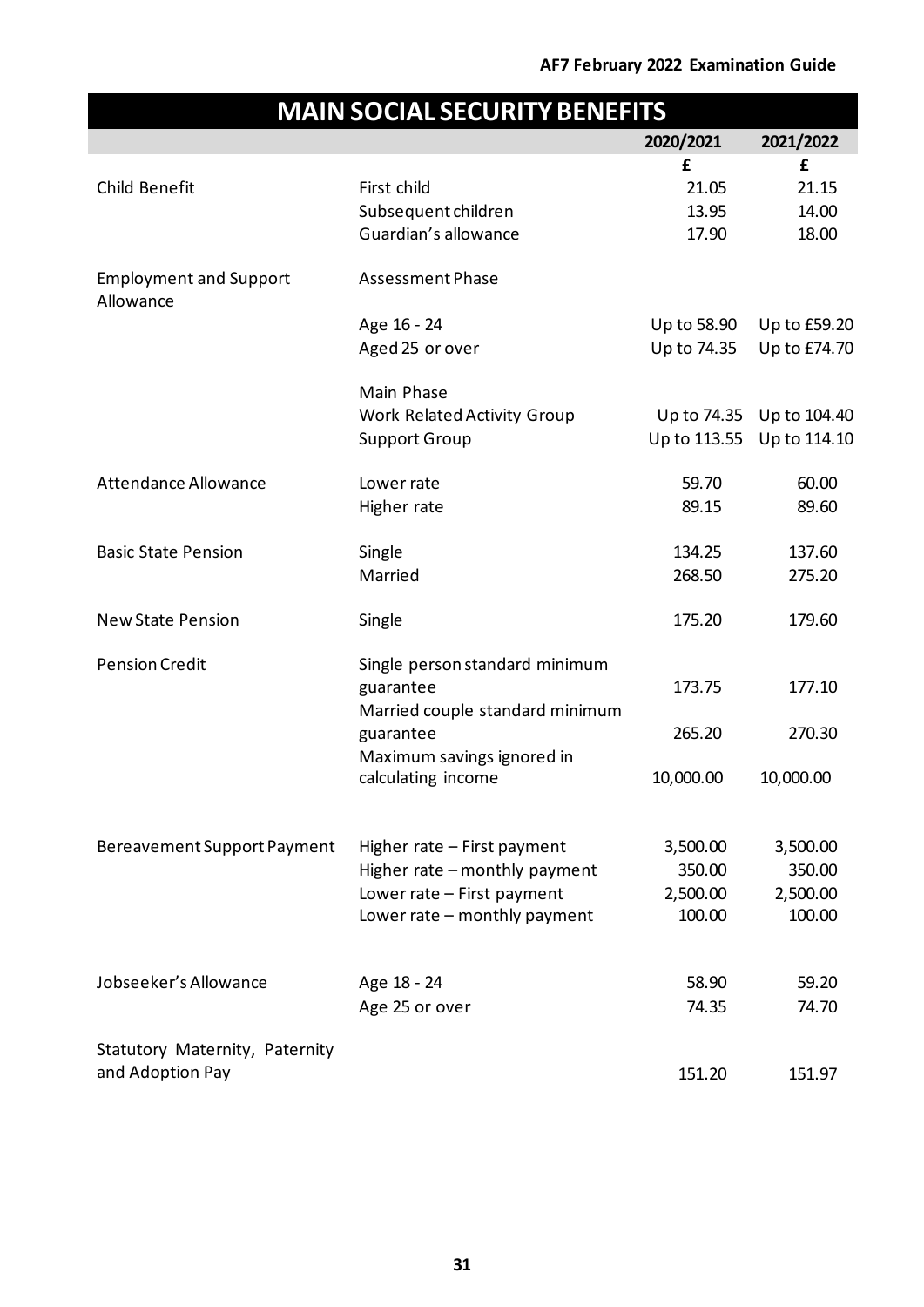| <b>CORPORATIONTAX</b>  |           |           |
|------------------------|-----------|-----------|
|                        | 2020/2021 | 2021/2022 |
| Standard rate          | 19%       | 19%       |
| <b>VALUE ADDED TAX</b> |           |           |
|                        | 2020/2021 | 2021/2022 |
| Standard rate          | 20%       | 20%       |

# **STAMP DUTY LANDTAX**

Annual registration threshold **E85,000** E85,000 £85,000 Deregistration threshold **E83,000** E83,000 £83,000 E83,000 £83,000 E83,000 E83,000

|                       | <b>Residential</b> |
|-----------------------|--------------------|
| Value up to £125,000  | 0%                 |
| £125,001 - £250,000   | 2%                 |
| £250,001 - £925,000   | 5%                 |
| £925,001 - £1,500,000 | 10%                |
| £1,500,001 and over   | 12%                |

**Important note regarding Stamp Duty Land Tax (SDLT) and residential property purchases:** 

- **For purchases between 1 July 2021 and 30 September 2021, SDLT does not apply up to £250,000.**
- **For purchases above £250,000, the band rates above apply as normal.**
- **For purchases from 1 October 2021, the band rates above apply as normal. Additional SDLT rules still apply as below.**

*Stamp Duty Land Tax (SDLT) is payable in England and Northern Ireland only. Land Transaction Tax (LTT) is payable in Wales and Land and Buildings Transaction Tax (LBTT) is payable in Scotland. The rates for LTT and LBTT are different to the rates shown above.*

*Additional SDLT of 3% may apply to the purchase of additional residential properties purchased for £40,000 or greater.*

*SDLT may be charged at 15% on interests in residential dwellings costing more than £500,000 purchased by certain corporate bodies or non-naturalpersons.*

*First-time buyers benefit from SDLT relief on purchases up to £500,000 when purchasing their main residence. On purchases up to £300,000, no SDLT is payable. On purchases between £300,000 and £500,000, a flat rate of 5% is charged on the balance above £300,000.*

|                       | Non residential |
|-----------------------|-----------------|
| Value up to £150,000  | 0%              |
| £150,001 and £250,000 | 2%              |
| £250,001 and over     | 5%              |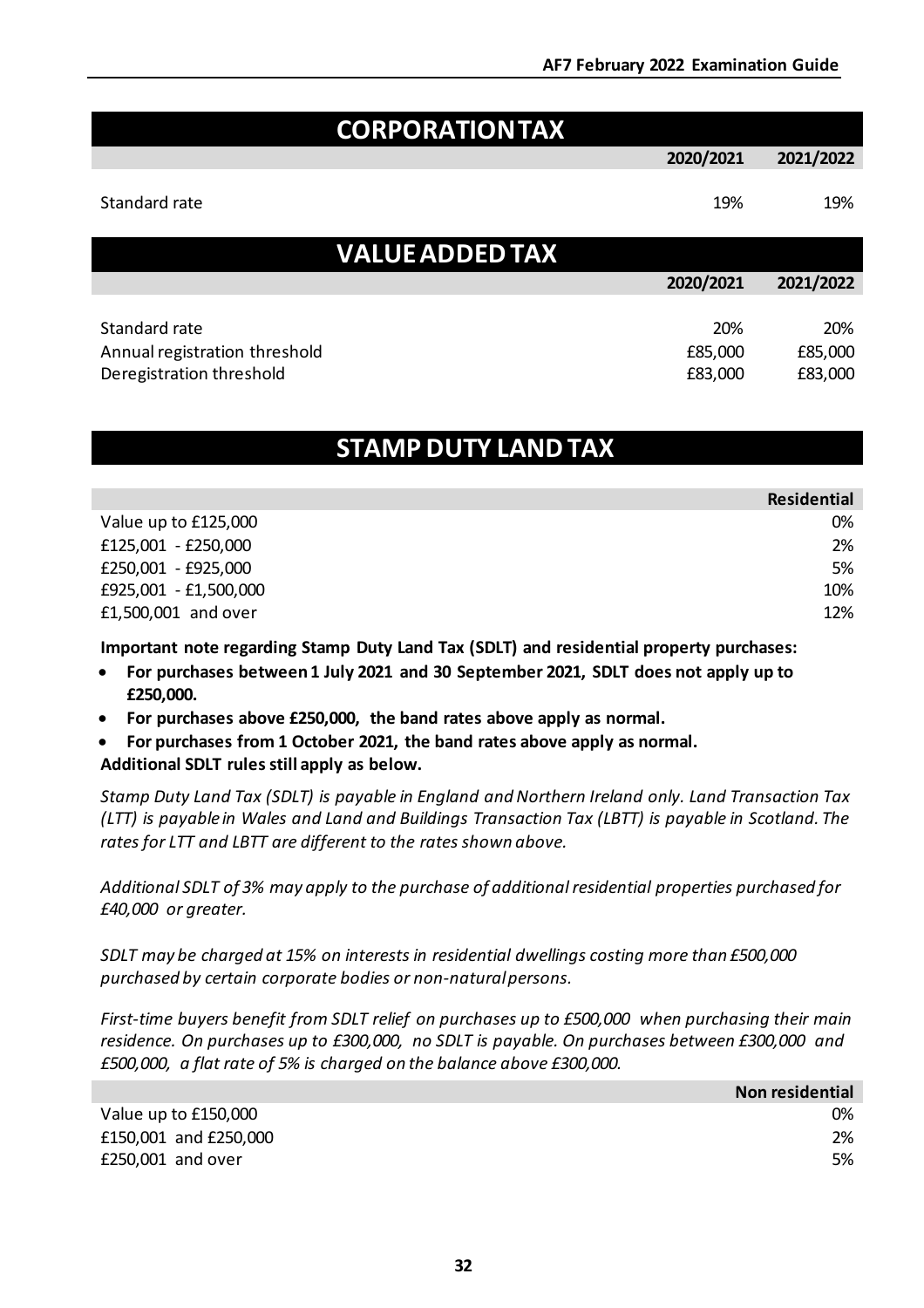# **Supplementary Information Pension Papers – AF7 2021/2022**

# **Revaluation**

#### **Guaranteed Minimum Pension – Fixed rate**

| Date of leaving service               | <b>Fixed rate of revaluation</b> |
|---------------------------------------|----------------------------------|
| Before 6 April 1988                   | 8.5%                             |
| Between 6 April 1988 and 5 April 1993 | 7.5%                             |
| Between 6 April 1993 and 5 April 1997 | 7.0%                             |
| Between 6 April 1997 and 5 April 2002 | 6.25%                            |
| Between 6 April 2002 and 5 April 2007 | 4.5%                             |
| Between 6 April 2007 and 5 April 2012 | 4.0%                             |
| Between 6 April 2012 and 5 April 2017 | 4.75%                            |
| After 5 April 2017                    | 3.5%                             |

#### **Non GMP benefits – statutory minimum rates**

| Date of leaving service    | <b>Statutory rate of revaluation</b>                    |
|----------------------------|---------------------------------------------------------|
| Before 1 January 1986      | No requirement to revalue benefits                      |
| Between 1 January 1986 and | CPI capped at 5% in respect of non GMP benefits accrued |
| 31 December 1990           | from 1 January 1985                                     |
| Between 1 January 1991 and | CPI capped at 5% in respect of all non GMP benefits     |
| 5 April 2009               |                                                         |
| After 5 April 2009         | CPI capped at 5% in respect of all non GMP benefits     |
|                            | accrued before 6 April 2009                             |
|                            | CPI capped at 2.5% in respect of all benefits accrued   |
|                            | after 5 April 2009                                      |

NOTE: Statutory revaluation is based on RPI for revaluation prior to 2011

### **Escalation**

#### **Statutory rates of escalation: Member reached State Pension age before 6 April 2016**

| <b>Accrual</b>                         | <b>Statutory rate of escalation</b>                |
|----------------------------------------|----------------------------------------------------|
| GMP: Accrual prior to 6 April 1988     | Scheme: No requirement to provide any increases in |
|                                        | payment                                            |
|                                        | State: Fully in line with CPI                      |
| GMP: Accrual between 6 April 1988 and  | Scheme: CPI capped at 3%                           |
| 5 April 1997                           | State: Any increases in CPI in excess of 3%        |
| Non GMP: Accrual prior to 6 April 1997 | Scheme: No requirement to increase in payment      |
| Non GMP: Accrual between 6 April 1997  | Scheme: CPI capped at 5% (LPI)                     |
| and 5 April 2005                       |                                                    |
| Non GMP: Accrual from 6 April 2005     | Scheme: CPI capped at 2.5%                         |

NOTE: Statutory escalation was based on RPI prior to 2011